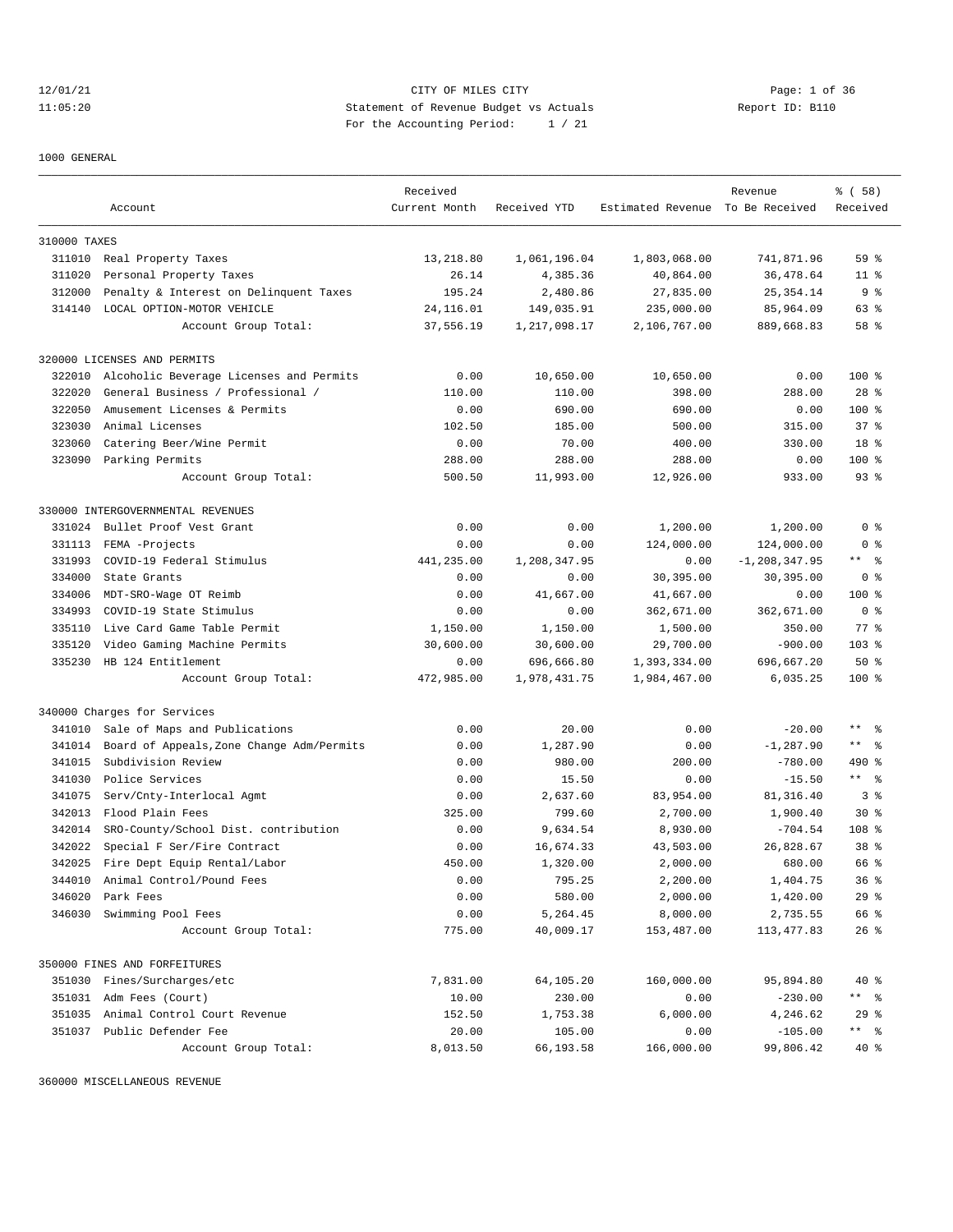# 12/01/21 CITY OF MILES CITY Page: 2 of 36 11:05:20 Statement of Revenue Budget vs Actuals Report ID: B110 For the Accounting Period: 1 / 21

1000 GENERAL

|        | Account                           | Received<br>Current Month | Received YTD | Estimated Revenue | Revenue<br>To Be Received | % (58)<br>Received |
|--------|-----------------------------------|---------------------------|--------------|-------------------|---------------------------|--------------------|
|        |                                   |                           |              |                   |                           |                    |
| 361005 | MidRivers Franchise Fees          | 25, 467.05                | 79,095.47    | 100,000.00        | 20,904.53                 | 79 %               |
| 361010 | Land Rental                       | 300.00                    | 42,067.24    | 43,891.00         | 1,823.76                  | 96 <sup>8</sup>    |
| 361020 | Building Rentals                  | 1,716.66                  | 12,016.62    | 20,600.00         | 8,583.38                  | 58 %               |
| 362020 | MISC REVENUE                      | 2,625.55                  | 46,790.41    | 0.00              | $-46,790.41$              | $***$ $ -$         |
| 362022 | Health Ins-MMIA Emp Benefits Prog | 0.00                      | 49.25        | 0.00              | $-49.25$                  | $***$ $ -$         |
| 365000 | Contributions and Donations       | 0.00                      | 644.00       | 0.00              | $-644.00$                 | $***$ $ -$         |
| 366040 | Misc.-BHS                         | 0.00                      | 0.00         | 900.00            | 900.00                    | 0 <sup>8</sup>     |
| 366050 | Sale of Junk/Salvage-PD cars      | 0.00                      | 4,715.00     | 2,760.00          | $-1,955.00$               | 171 %              |
| 367000 | Sale of Junk or Salvage           | 0.00                      | 950.00       | 600.00            | $-350.00$                 | 158 %              |
|        | Account Group Total:              | 30,109.26                 | 186, 327.99  | 168,751.00        | $-17,576.99$              | $110*$             |
|        | 370000 INVESTMENT EARNINGS        |                           |              |                   |                           |                    |
| 371010 | Investment Earnings               | 292.30                    | 1,439.08     | 10,000.00         | 8,560.92                  | $14*$              |
|        | Account Group Total:              | 292.30                    | 1,439.08     | 10,000.00         | 8,560.92                  | $14*$              |
|        | 380000 OTHER FINANCING SOURCES    |                           |              |                   |                           |                    |
| 383000 | Interfund Operating Transfer      | 21,262.08                 | 175,007.81   | 618,207.00        | 443, 199. 19              | $28$ %             |
|        | Account Group Total:              | 21,262.08                 | 175,007.81   | 618,207.00        | 443, 199. 19              | $28$ %             |
|        | Fund Total:                       | 571,493.83                | 3,676,500.55 | 5,220,605.00      | 1,544,104.45              | 70 %               |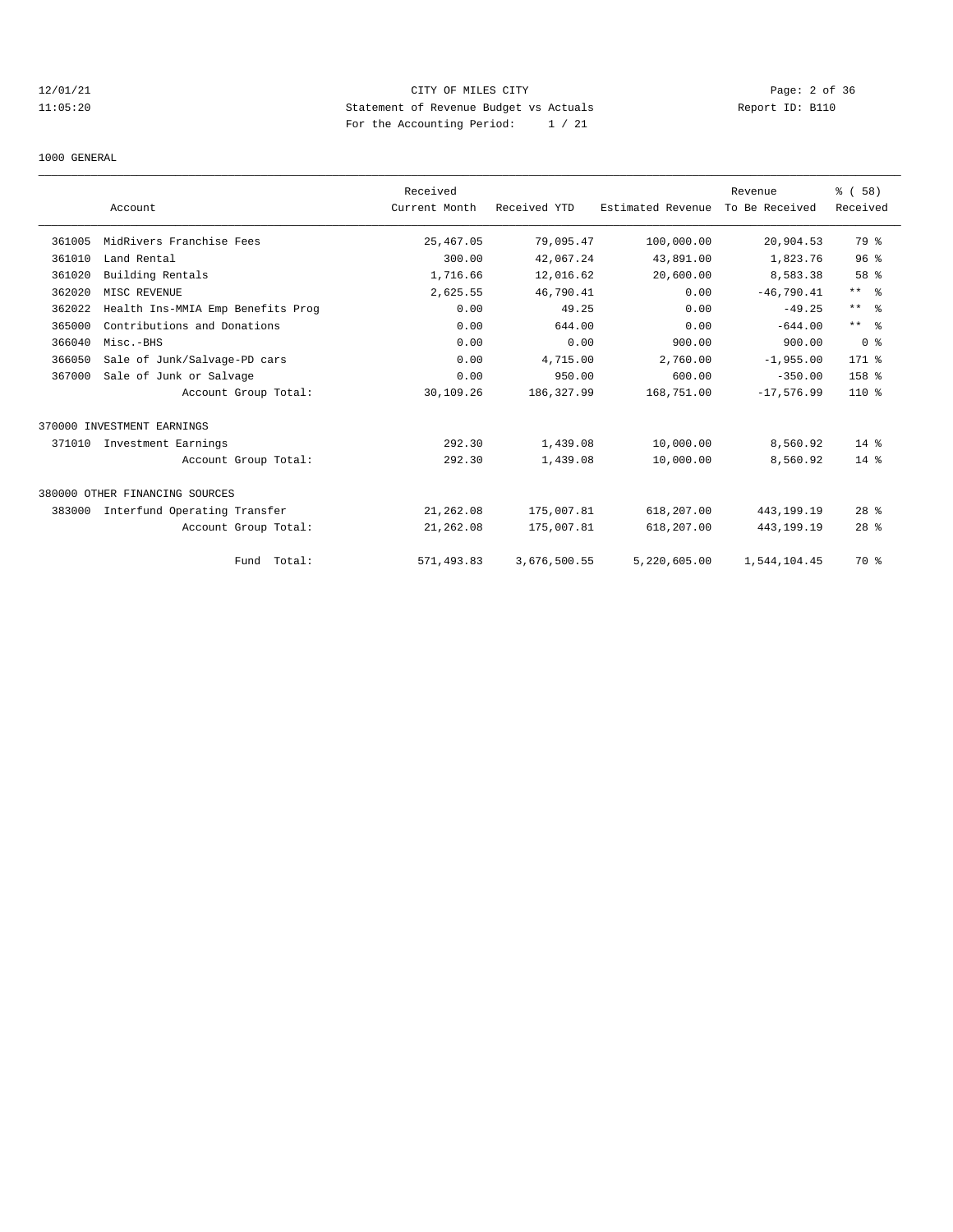# 12/01/21 CITY OF MILES CITY Page: 3 of 36 11:05:20 Statement of Revenue Budget vs Actuals Report ID: B110 For the Accounting Period: 1 / 21

#### 2220 LIBRARY

|        |                                   | Received      |              |                   | Revenue        | % (58)          |
|--------|-----------------------------------|---------------|--------------|-------------------|----------------|-----------------|
|        | Account                           | Current Month | Received YTD | Estimated Revenue | To Be Received | Received        |
|        | 340000 Charges for Services       |               |              |                   |                |                 |
| 341075 | Serv/Cnty-Interlocal Agmt         | 0.00          | 0.00         | 41,425.00         | 41, 425.00     | $0$ %           |
| 346070 | Library Fees                      | 134.40        | 789.75       | 4,000.00          | 3,210.25       | $20*$           |
| 346074 | Book Sales                        | 0.00          | 163.10       | 400.00            | 236.90         | 41 %            |
|        | Account Group Total:              | 134.40        | 952.85       | 45,825.00         | 44,872.15      | 2 <sup>8</sup>  |
|        | 360000 MISCELLANEOUS REVENUE      |               |              |                   |                |                 |
| 362020 | MISC REVENUE                      | 0.00          | 0.00         | 200,000.00        | 200,000.00     | 0 <sup>8</sup>  |
| 365035 | Donation-Library Board of Trustee | 0.00          | 2,655.80     | 0.00              | $-2,655.80$    | $***$ $\approx$ |
|        | Account Group Total:              | 0.00          | 2,655.80     | 200,000.00        | 197,344.20     | 1 <sup>8</sup>  |
|        | 380000 OTHER FINANCING SOURCES    |               |              |                   |                |                 |
| 383000 | Interfund Operating Transfer      | 25,829.58     | 180,807.06   | 309,955.00        | 129, 147.94    | 58 %            |
|        | Account Group Total:              | 25,829.58     | 180,807.06   | 309,955.00        | 129, 147.94    | 58 %            |
|        | Fund Total:                       | 25,963.98     | 184, 415.71  | 555,780.00        | 371,364.29     | 33 <sup>8</sup> |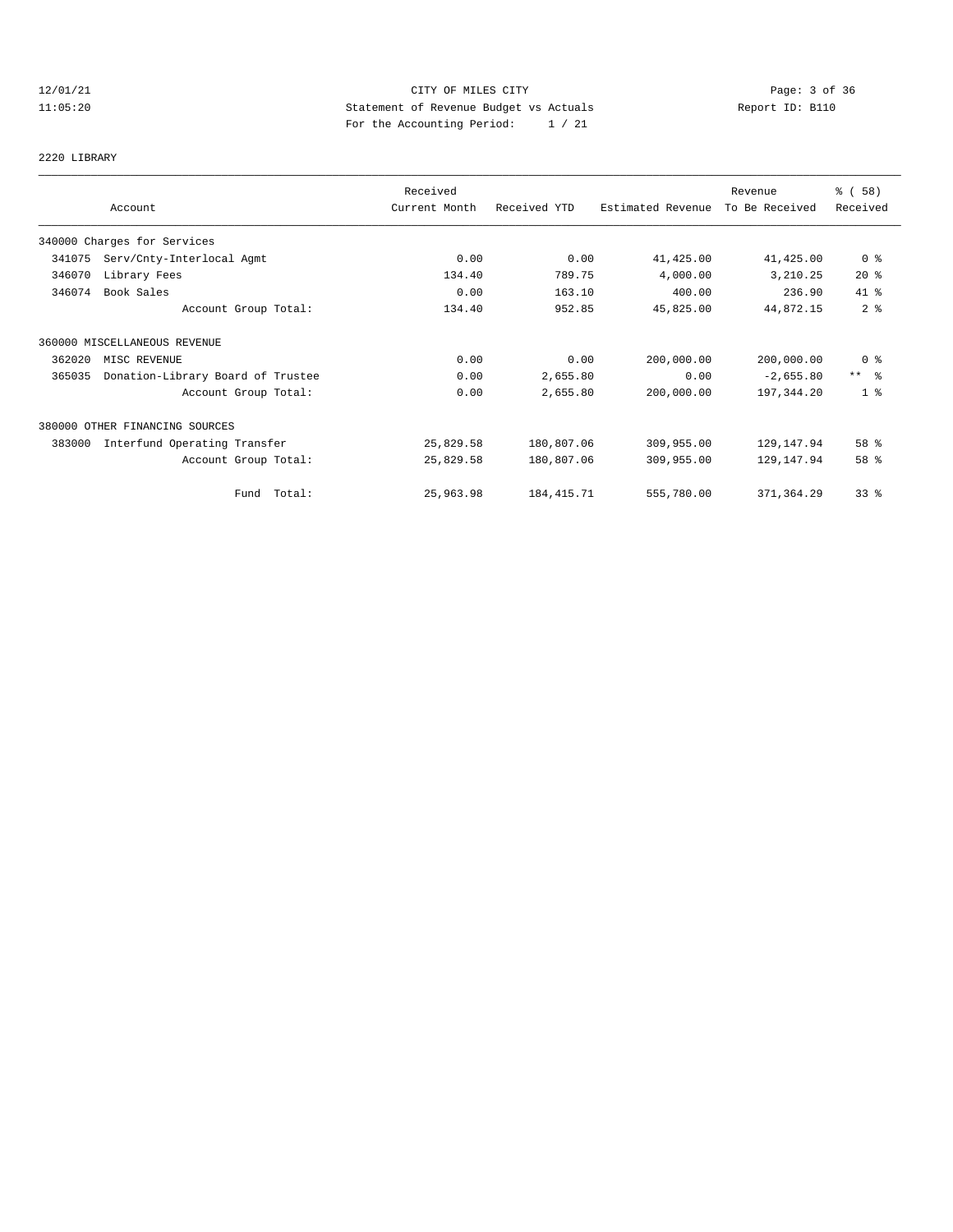# 12/01/21 CITY OF MILES CITY CHES CITY Page: 4 of 36<br>11:05:20 Statement of Revenue Budget vs Actuals Report ID: B110 11:05:20 Statement of Revenue Budget vs Actuals Report ID: B110 For the Accounting Period: 1 / 21

#### 2260 EMERGENCY DISASTER

|              | Account                                | Received<br>Current Month | Received YTD | Estimated Revenue | Revenue<br>To Be Received | % (58)<br>Received |
|--------------|----------------------------------------|---------------------------|--------------|-------------------|---------------------------|--------------------|
| 310000 TAXES |                                        |                           |              |                   |                           |                    |
| 311010       | Real Property Taxes                    | 1.77                      | 23.82        | 250.00            | 226.18                    | $10*$              |
| 311020       | Personal Property Taxes                | 0.00                      | 0.67         | 50.00             | 49.33                     | 1 <sup>8</sup>     |
| 312000       | Penalty & Interest on Delinquent Taxes | 1.86                      | 23.49        | 30.00             | 6.51                      | 78 %               |
|              | Account Group Total:                   | 3.63                      | 47.98        | 330.00            | 282.02                    | $15*$              |
|              | Total:<br>Fund                         | 3.63                      | 47.98        | 330.00            | 282.02                    | 15 <sup>8</sup>    |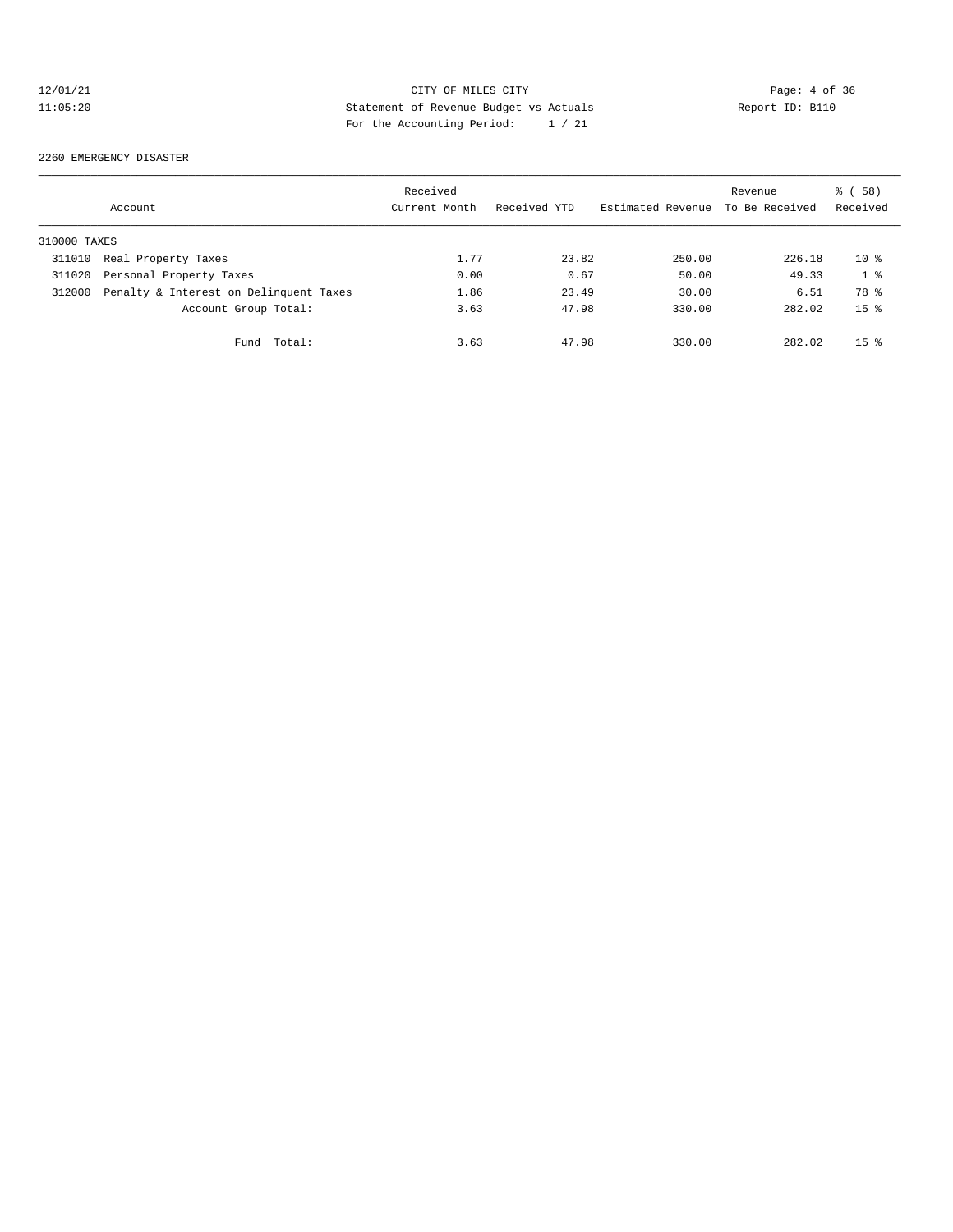# 12/01/21 CITY OF MILES CITY CHES CITY Page: 5 of 36<br>11:05:20 Statement of Revenue Budget vs Actuals Report ID: B110 11:05:20 Statement of Revenue Budget vs Actuals Report ID: B110 For the Accounting Period: 1 / 21

#### 2270 Health

| Account                                | Received<br>Current Month | Received YTD | Estimated Revenue | Revenue<br>To Be Received | % (58)<br>Received |
|----------------------------------------|---------------------------|--------------|-------------------|---------------------------|--------------------|
| 310000 TAXES                           |                           |              |                   |                           |                    |
| 311010<br>Real Property Taxes          | 1,971.69                  | 161,580.04   | 0.00              | $-161,580.04$             | $***$ %            |
| Account Group Total:                   | 1,971.69                  | 161,580.04   | 0.00              | $-161,580.04$             | $***$ $\approx$    |
| 380000 OTHER FINANCING SOURCES         |                           |              |                   |                           |                    |
| Interfund Operating Transfer<br>383000 | 0.00                      | 13,000.00    | 13,000.00         | 0.00                      | $100$ %            |
| Account Group Total:                   | 0.00                      | 13,000.00    | 13,000.00         | 0.00                      | $100$ %            |
| Total:<br>Fund                         | 1,971.69                  | 174,580.04   | 13,000.00         | $-161,580.04$             | $***$ $%$          |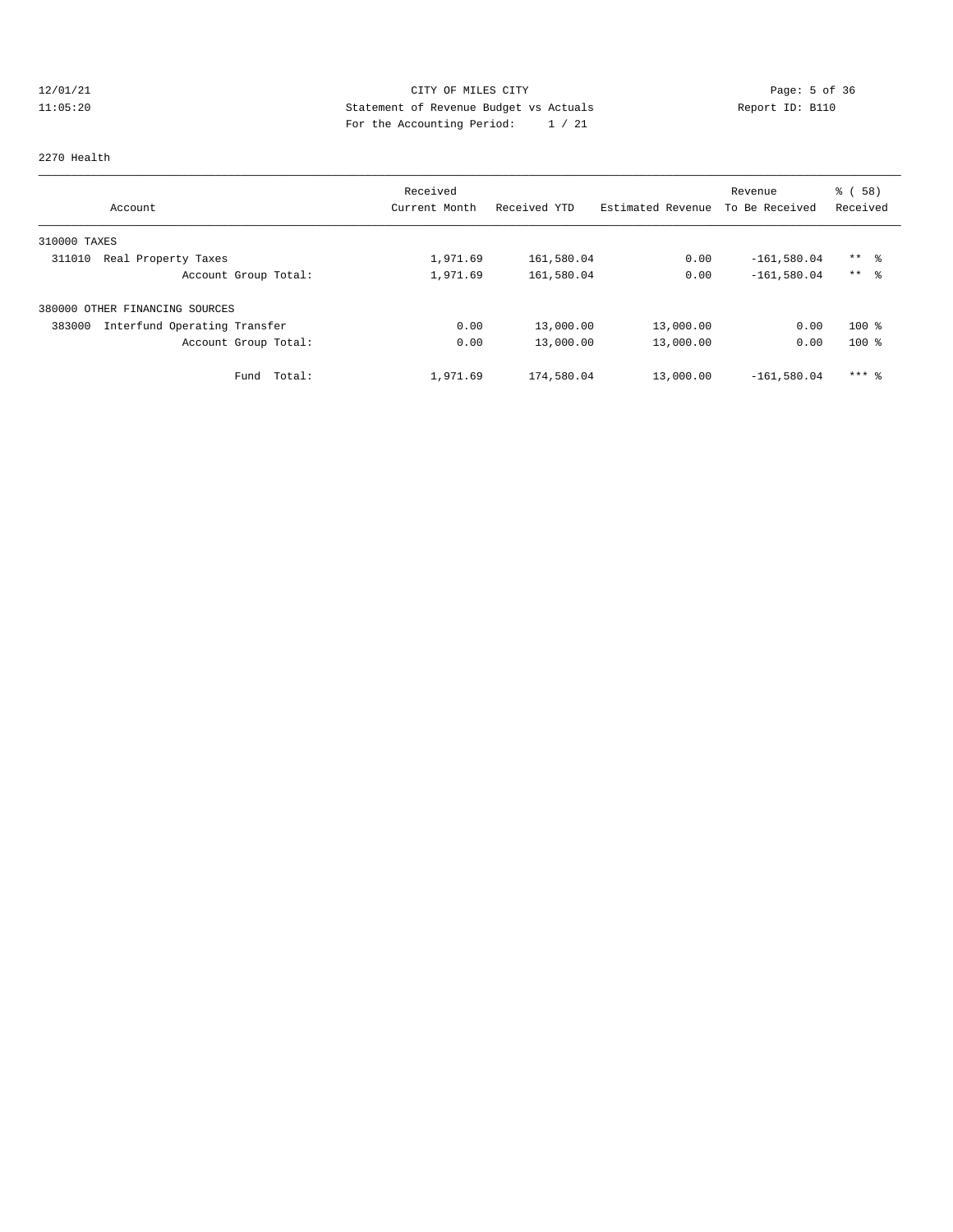# 12/01/21 CITY OF MILES CITY Page: 6 of 36 11:05:20 Statement of Revenue Budget vs Actuals Report ID: B110 For the Accounting Period: 1 / 21

#### 2310 TIFD-Downtown

|              |                                        | Received      |              |                   | Revenue        | % (58)          |
|--------------|----------------------------------------|---------------|--------------|-------------------|----------------|-----------------|
|              | Account                                | Current Month | Received YTD | Estimated Revenue | To Be Received | Received        |
| 310000 TAXES |                                        |               |              |                   |                |                 |
| 311010       | Real Property Taxes                    | 2,011.52      | 72,927.59    | 76,817.00         | 3,889.41       | 95 <sup>8</sup> |
| 311020       | Personal Property Taxes                | 0.00          | 426.20       | 10,000.00         | 9,573.80       | 4%              |
| 312000       | Penalty & Interest on Delinquent Taxes | 0.00          | 66.46        | 0.00              | $-66.46$       | $***$ $ -$      |
|              | Account Group Total:                   | 2,011.52      | 73,420.25    | 86,817.00         | 13,396.75      | 85%             |
|              | 330000 INTERGOVERNMENTAL REVENUES      |               |              |                   |                |                 |
| 331172       | Montana Main St Grant                  | 0.00          | 0.00         | 10,000.00         | 10,000.00      | 0 <sup>8</sup>  |
|              | Account Group Total:                   | 0.00          | 0.00         | 10,000.00         | 10,000.00      | 0 <sup>8</sup>  |
|              | 370000 INVESTMENT EARNINGS             |               |              |                   |                |                 |
| 371010       | Investment Earnings                    | 38.41         | 212.91       | 0.00              | $-212.91$      | $***$ $=$       |
|              | Account Group Total:                   | 38.41         | 212.91       | 0.00              | $-212.91$      | $***$ $ -$      |
|              | 380000 OTHER FINANCING SOURCES         |               |              |                   |                |                 |
| 383000       | Interfund Operating Transfer           | 0.00          | 0.00         | 2,000.00          | 2,000.00       | 0 <sup>8</sup>  |
|              | Account Group Total:                   | 0.00          | 0.00         | 2,000.00          | 2.000.00       | 0 <sup>8</sup>  |
|              | Fund Total:                            | 2,049.93      | 73,633.16    | 98,817.00         | 25, 183.84     | 75 %            |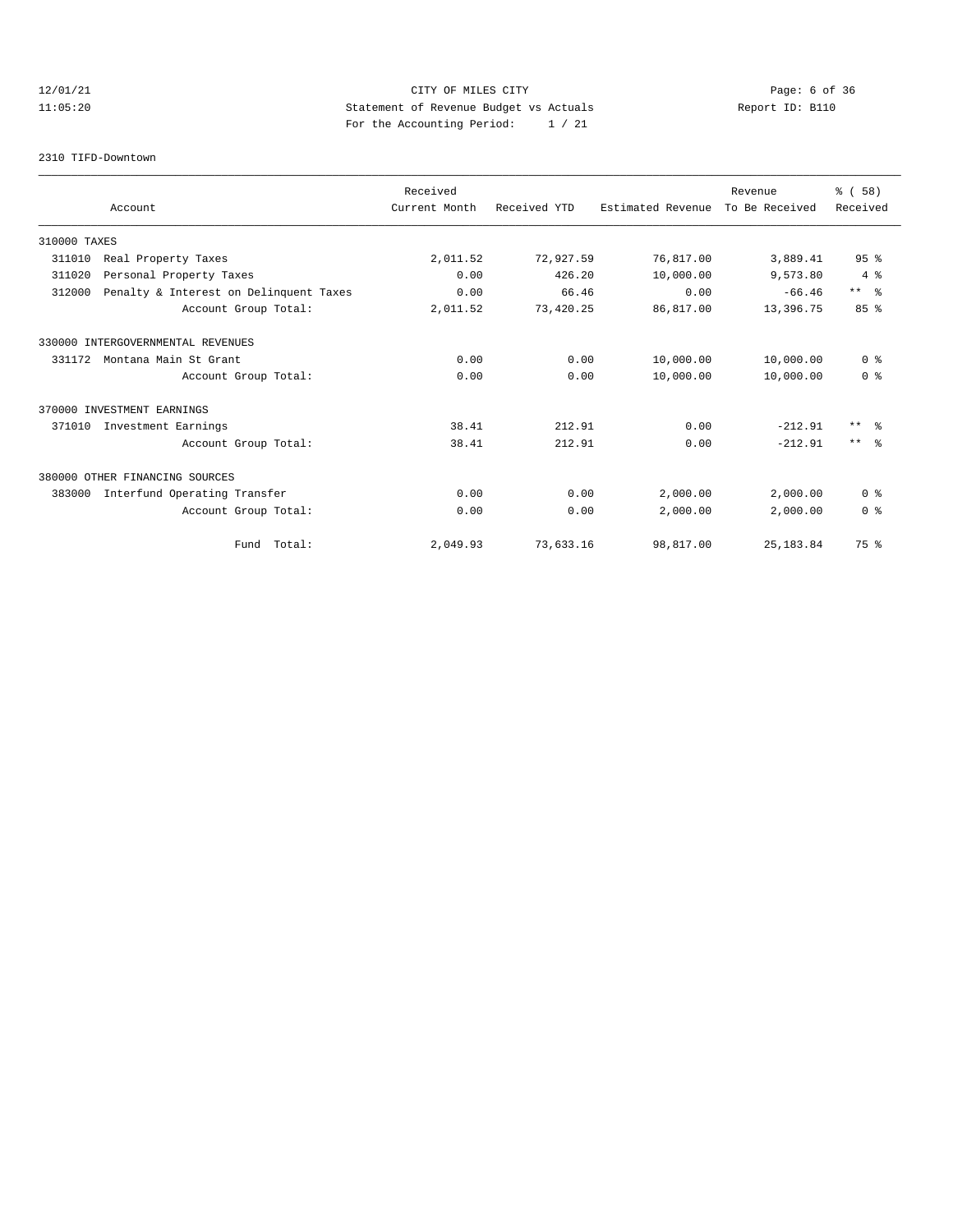# 12/01/21 CITY OF MILES CITY Page: 7 of 36 11:05:20 Statement of Revenue Budget vs Actuals Report ID: B110 For the Accounting Period: 1 / 21

2372 Permissive Medical Levy

|              | Account                                | Received<br>Current Month | Received YTD | Estimated Revenue | Revenue<br>To Be Received | 8 ( 58 )<br>Received |
|--------------|----------------------------------------|---------------------------|--------------|-------------------|---------------------------|----------------------|
| 310000 TAXES |                                        |                           |              |                   |                           |                      |
| 311010       | Real Property Taxes                    | 76.49                     | 3,288.08     | 280,756.00        | 277,467.92                | 1 %                  |
| 311020       | Personal Property Taxes                | 3.73                      | 623.91       | 6,363.00          | 5,739.09                  | $10*$                |
| 312000       | Penalty & Interest on Delinquent Taxes | 6.50                      | 82.33        | 0.00              | $-82.33$                  | $***$ %              |
|              | Account Group Total:                   | 86.72                     | 3,994.32     | 287, 119, 00      | 283, 124, 68              | 1 <sup>°</sup>       |
|              | Fund Total:                            | 86.72                     | 3,994.32     | 287, 119, 00      | 283, 124, 68              | 1 <sup>8</sup>       |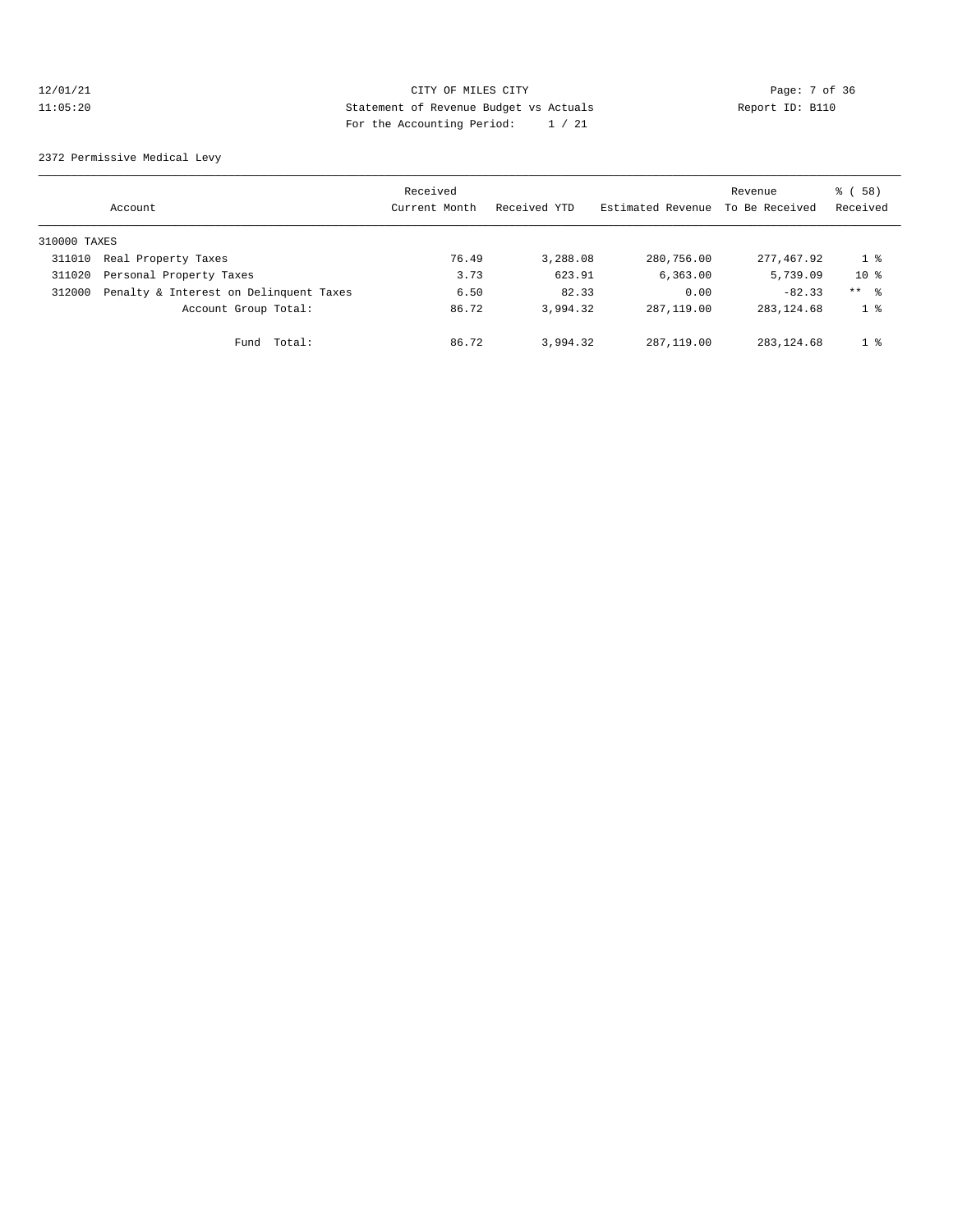# 12/01/21 CITY OF MILES CITY CONTRIBUTE CITY Page: 8 of 36<br>11:05:20 Statement of Revenue Budget vs Actuals Report ID: B110 11:05:20 Statement of Revenue Budget vs Actuals Report ID: B110 For the Accounting Period: 1 / 21

#### 2390 DRUG FORFEITURE

| Account                      | Received<br>Current Month | Received YTD | Estimated Revenue To Be Received | Revenue   | $\frac{8}{6}$ (58)<br>Received |
|------------------------------|---------------------------|--------------|----------------------------------|-----------|--------------------------------|
| 350000 FINES AND FORFEITURES |                           |              |                                  |           |                                |
| Drug Forfeitures<br>351013   | 0.00                      | 2,152.42     | 2,000.00                         | $-152.42$ | $108$ %                        |
| Account Group Total:         | 0.00                      | 2, 152, 42   | 2,000.00                         | $-152.42$ | 108 <sup>8</sup>               |
| Fund Total:                  | 0.00                      | 2,152.42     | 2,000.00                         | $-152.42$ | $108$ %                        |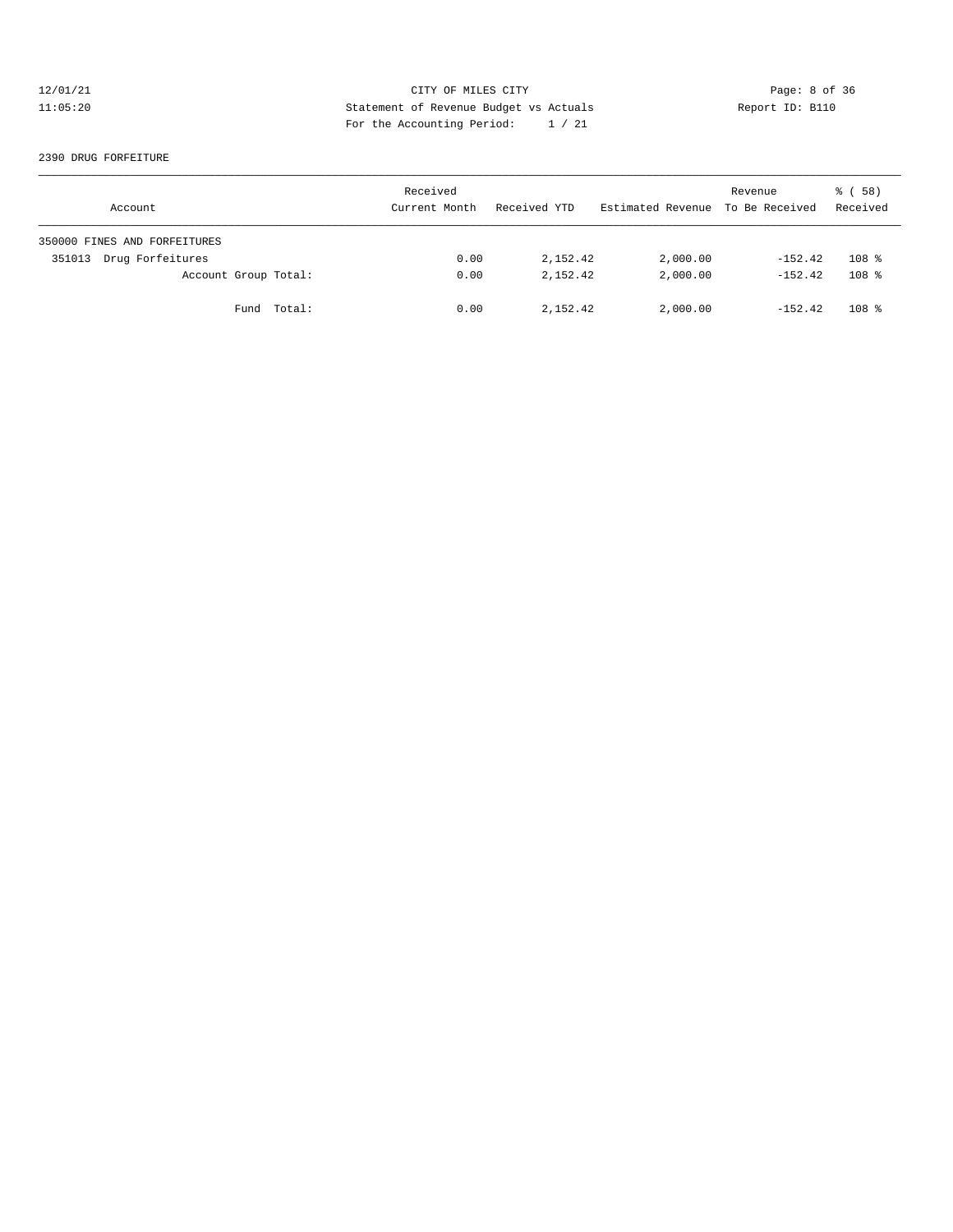# 12/01/21 CITY OF MILES CITY CONTRIBUTE CITY Page: 9 of 36<br>11:05:20 Statement of Revenue Budget vs Actuals Report ID: B110 11:05:20 Statement of Revenue Budget vs Actuals Report ID: B110 For the Accounting Period: 1 / 21

#### 2394 BUILDING CODE ENFORCEMENT

| Account                              | Received<br>Current Month | Received YTD | Estimated Revenue | Revenue<br>To Be Received | 8 ( 58 )<br>Received |
|--------------------------------------|---------------------------|--------------|-------------------|---------------------------|----------------------|
| 320000 LICENSES AND PERMITS          |                           |              |                   |                           |                      |
| Building & Related Permits<br>323010 | 1,591.00                  | 40,288.14    | 180,000.00        | 139,711.86                | $22*$                |
| Account Group Total:                 | 1,591.00                  | 40,288.14    | 180,000.00        | 139,711.86                | $22$ $%$             |
| 330000 INTERGOVERNMENTAL REVENUES    |                           |              |                   |                           |                      |
| Federal Stimulus<br>331990           | 0.00                      | 12,750.00    | 0.00              | $-12,750.00$              | ** %                 |
| Account Group Total:                 | 0.00                      | 12,750.00    | 0.00              | $-12,750.00$              | $***$ $\frac{6}{5}$  |
| Total:<br>Fund                       | 1,591.00                  | 53,038.14    | 180,000.00        | 126,961.86                | $29*$                |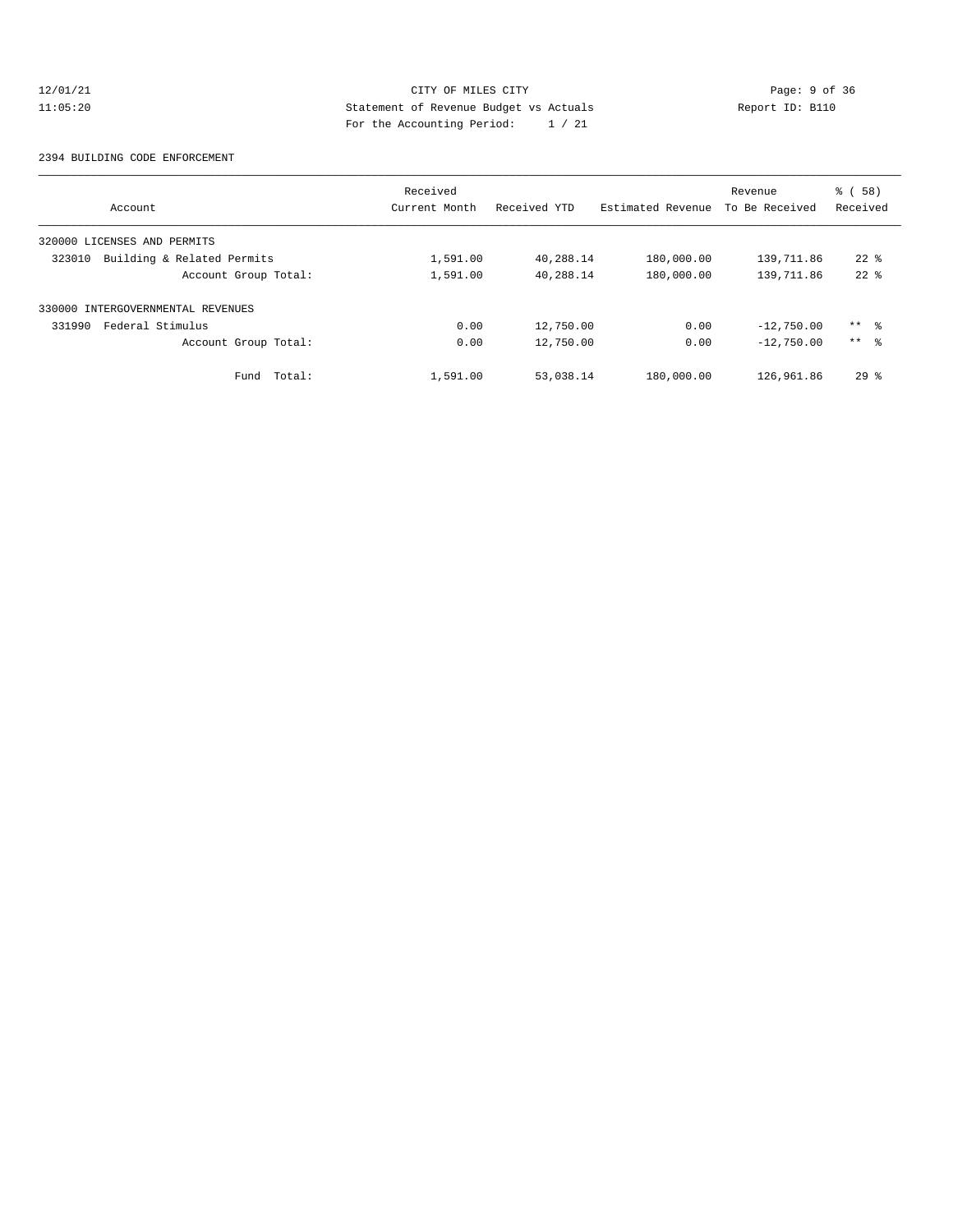# 12/01/21 Page: 10 of 36 CITY OF MILES CITY CHANGES CONTROL PAGE: 10 of 36 11:05:20 Statement of Revenue Budget vs Actuals Report ID: B110 For the Accounting Period: 1 / 21

2400 LTG M D#165-(Gen City)

|        |                                          | Received      |              |                   | Revenue        | % (58)          |
|--------|------------------------------------------|---------------|--------------|-------------------|----------------|-----------------|
|        | Account                                  | Current Month | Received YTD | Estimated Revenue | To Be Received | Received        |
|        | 360000 MISCELLANEOUS REVENUE             |               |              |                   |                |                 |
| 363010 | Maintenance Assessments                  | 1,183.38      | 101,245.92   | 163,168.00        | 61,922.08      | 62 %            |
| 363040 | Penalty & Interest on Deling Assessments | 10.85         | 306.07       | 550.00            | 243.93         | 56 <sup>8</sup> |
|        | Account Group Total:                     | 1,194.23      | 101,551.99   | 163,718.00        | 62,166.01      | 62 %            |
|        | 370000 INVESTMENT EARNINGS               |               |              |                   |                |                 |
| 371010 | Investment Earnings                      | 20.10         | 111.21       | 1,100.00          | 988.79         | $10*$           |
|        | Account Group Total:                     | 20.10         | 111.21       | 1,100.00          | 988.79         | $10*$           |
|        | Fund Total:                              | 1,214.33      | 101,663.20   | 164,818.00        | 63,154.80      | $62$ $%$        |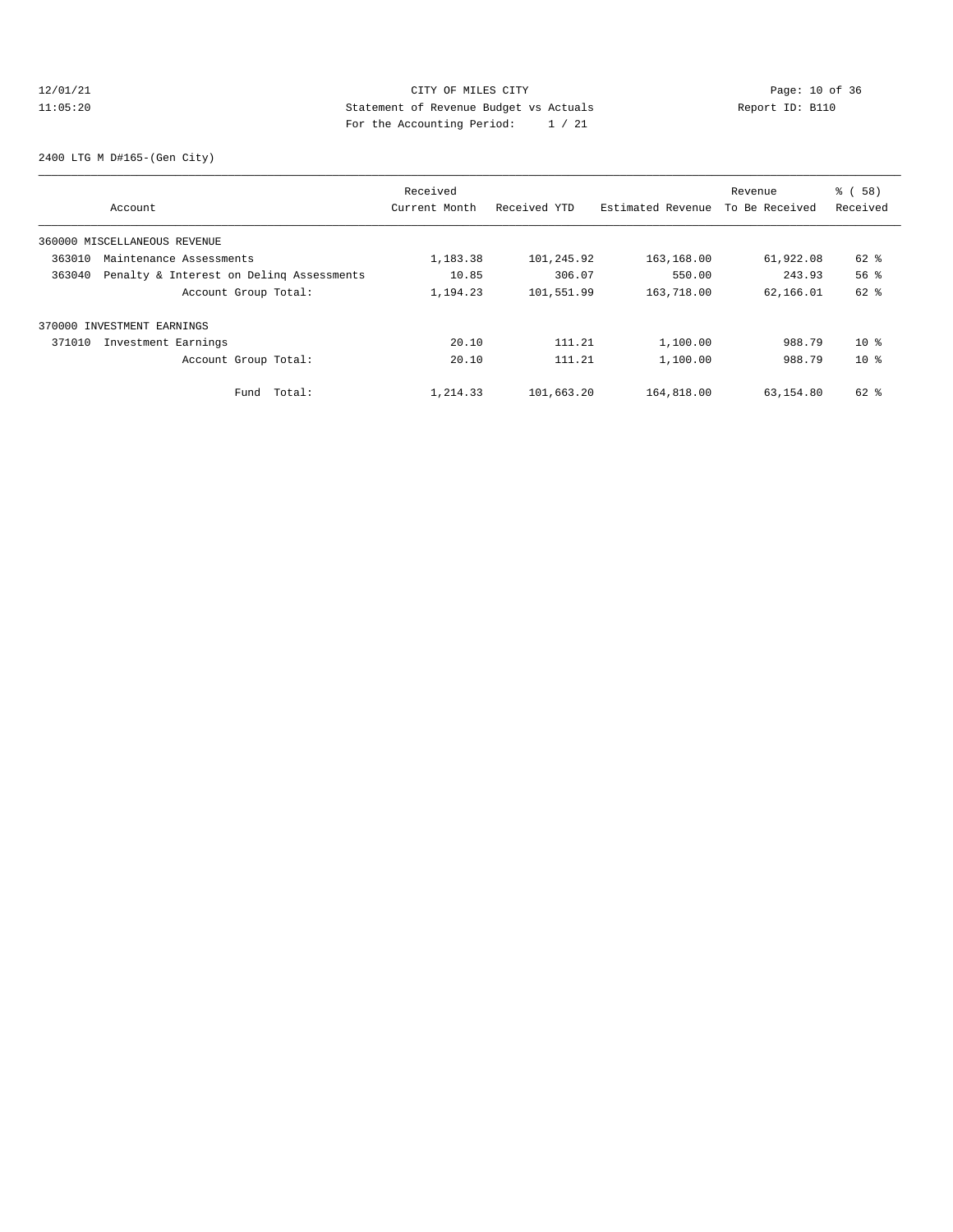# 12/01/21 Page: 11 of 36 CITY OF MILES CITY 11:05:20 Statement of Revenue Budget vs Actuals Report ID: B110 For the Accounting Period: 1 / 21

2420 LTG M D#167-(MilesAddn Etc)

| Account                                            | Received<br>Current Month | Received YTD | Estimated Revenue | Revenue<br>To Be Received | % (58)<br>Received |
|----------------------------------------------------|---------------------------|--------------|-------------------|---------------------------|--------------------|
| 360000 MISCELLANEOUS REVENUE                       |                           |              |                   |                           |                    |
| 363010<br>Maintenance Assessments                  | 188.14                    | 9,743.40     | 15,778.00         | 6,034.60                  | 62 %               |
| 363040<br>Penalty & Interest on Deling Assessments | 1.38                      | 48.35        | 100.00            | 51.65                     | 48 %               |
| Account Group Total:                               | 189.52                    | 9,791.75     | 15,878.00         | 6,086.25                  | 62 %               |
| 370000 INVESTMENT EARNINGS                         |                           |              |                   |                           |                    |
| Investment Earnings<br>371010                      | 3.87                      | 21.27        | 300.00            | 278.73                    | 7 %                |
| Account Group Total:                               | 3.87                      | 21.27        | 300.00            | 278.73                    | 7 %                |
| Total:<br>Fund                                     | 193.39                    | 9,813.02     | 16,178.00         | 6,364.98                  | 61 %               |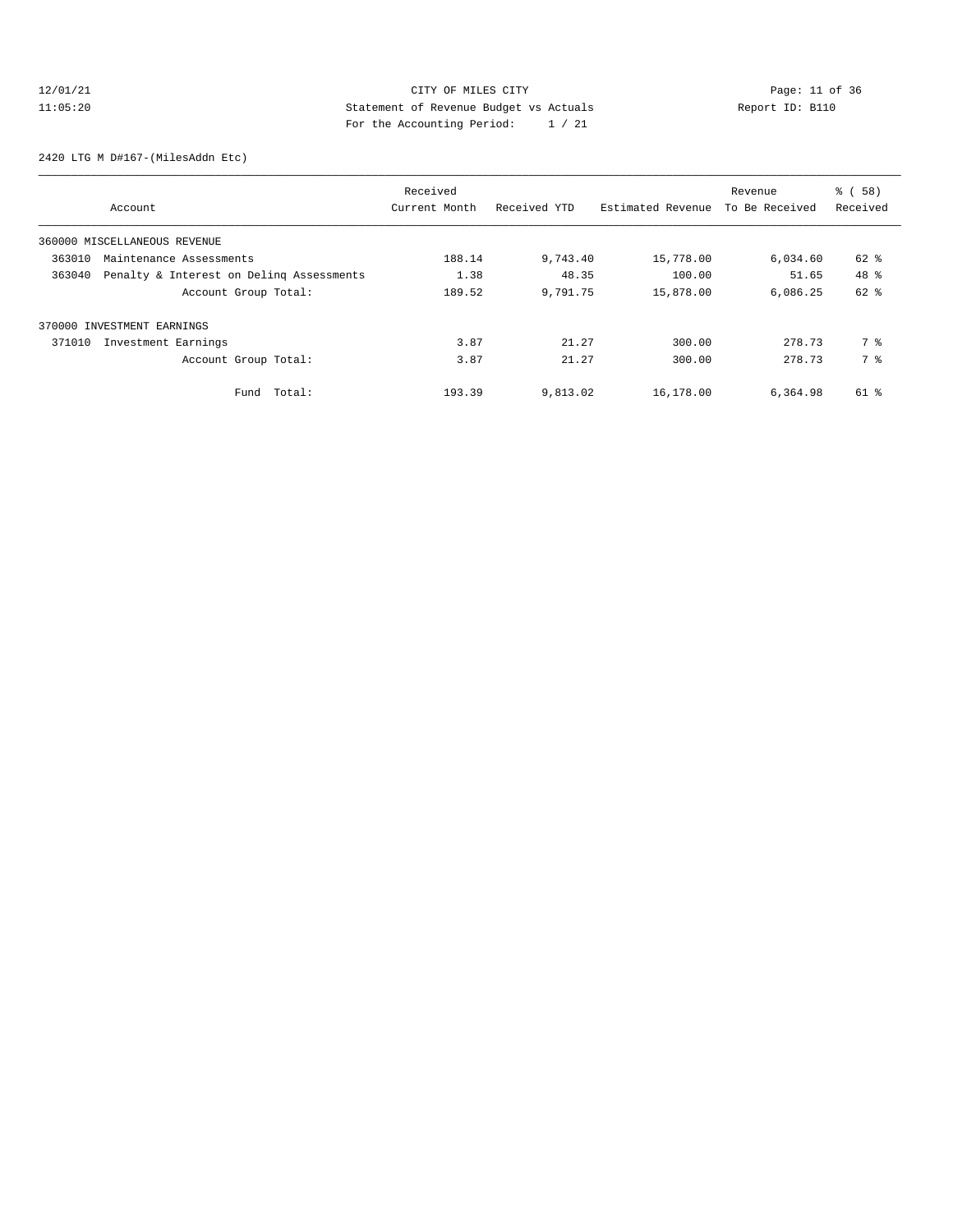# 12/01/21 Page: 12 of 36 CITY OF MILES CITY CHANGES CONTROL PAGE: 12 of 36 11:05:20 Statement of Revenue Budget vs Actuals Report ID: B110 For the Accounting Period: 1 / 21

2430 LTG M D#171-(Balsam Est)

| Account                                            | Received<br>Current Month | Received YTD | Estimated Revenue | Revenue<br>To Be Received | % (58)<br>Received |
|----------------------------------------------------|---------------------------|--------------|-------------------|---------------------------|--------------------|
| 360000 MISCELLANEOUS REVENUE                       |                           |              |                   |                           |                    |
| 363010<br>Maintenance Assessments                  | 0.00                      | 2,700.44     | 4,734.00          | 2,033.56                  | $57*$              |
| 363040<br>Penalty & Interest on Deling Assessments | 0.00                      | 0.95         | 15.00             | 14.05                     | 6 %                |
| Account Group Total:                               | 0.00                      | 2,701.39     | 4,749.00          | 2,047.61                  | 57 <sup>8</sup>    |
| 370000 INVESTMENT EARNINGS                         |                           |              |                   |                           |                    |
| 371010<br>Investment Earnings                      | 0.34                      | 1.81         | 300.00            | 298.19                    | 1 <sup>8</sup>     |
| Account Group Total:                               | 0.34                      | 1.81         | 300.00            | 298.19                    | 1 <sup>8</sup>     |
| Total:<br>Fund                                     | 0.34                      | 2,703.20     | 5,049.00          | 2,345.80                  | $54$ $%$           |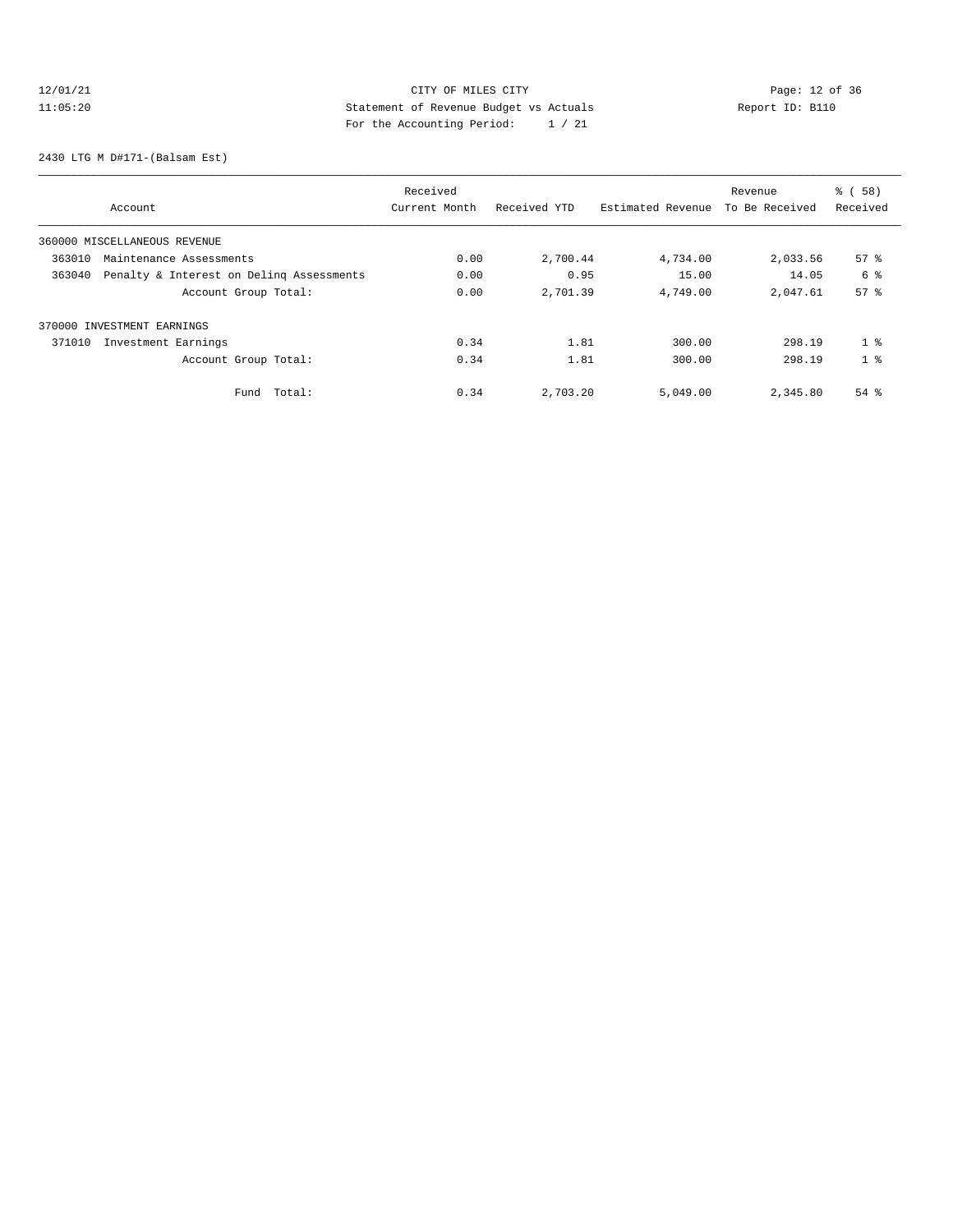# 12/01/21 Page: 13 of 36 Page: 13 of 36 Page: 13 Of 36 Page: 13 Of 36 Page: 13 Of 36 11:05:20 Statement of Revenue Budget vs Actuals Report ID: B110 For the Accounting Period: 1 / 21

2440 LTG M D#172-(Main Str)

| Account                                            | Received<br>Current Month | Received YTD | Estimated Revenue | Revenue<br>To Be Received | % (58)<br>Received |
|----------------------------------------------------|---------------------------|--------------|-------------------|---------------------------|--------------------|
| 360000 MISCELLANEOUS REVENUE                       |                           |              |                   |                           |                    |
| 363010<br>Maintenance Assessments                  | 300.38                    | 19,525.97    | 30,533.00         | 11,007.03                 | 64 %               |
| 363040<br>Penalty & Interest on Deling Assessments | 2.20                      | 24.96        | 100.00            | 75.04                     | $25$ $%$           |
| Account Group Total:                               | 302.58                    | 19,550.93    | 30,633.00         | 11,082.07                 | 64 %               |
| 370000 INVESTMENT EARNINGS                         |                           |              |                   |                           |                    |
| 371010<br>Investment Earnings                      | 2.37                      | 13.70        | 75.00             | 61.30                     | $18*$              |
| Account Group Total:                               | 2.37                      | 13.70        | 75.00             | 61.30                     | $18*$              |
| Total:<br>Fund                                     | 304.95                    | 19,564.63    | 30,708.00         | 11, 143. 37               | $64$ $\frac{6}{3}$ |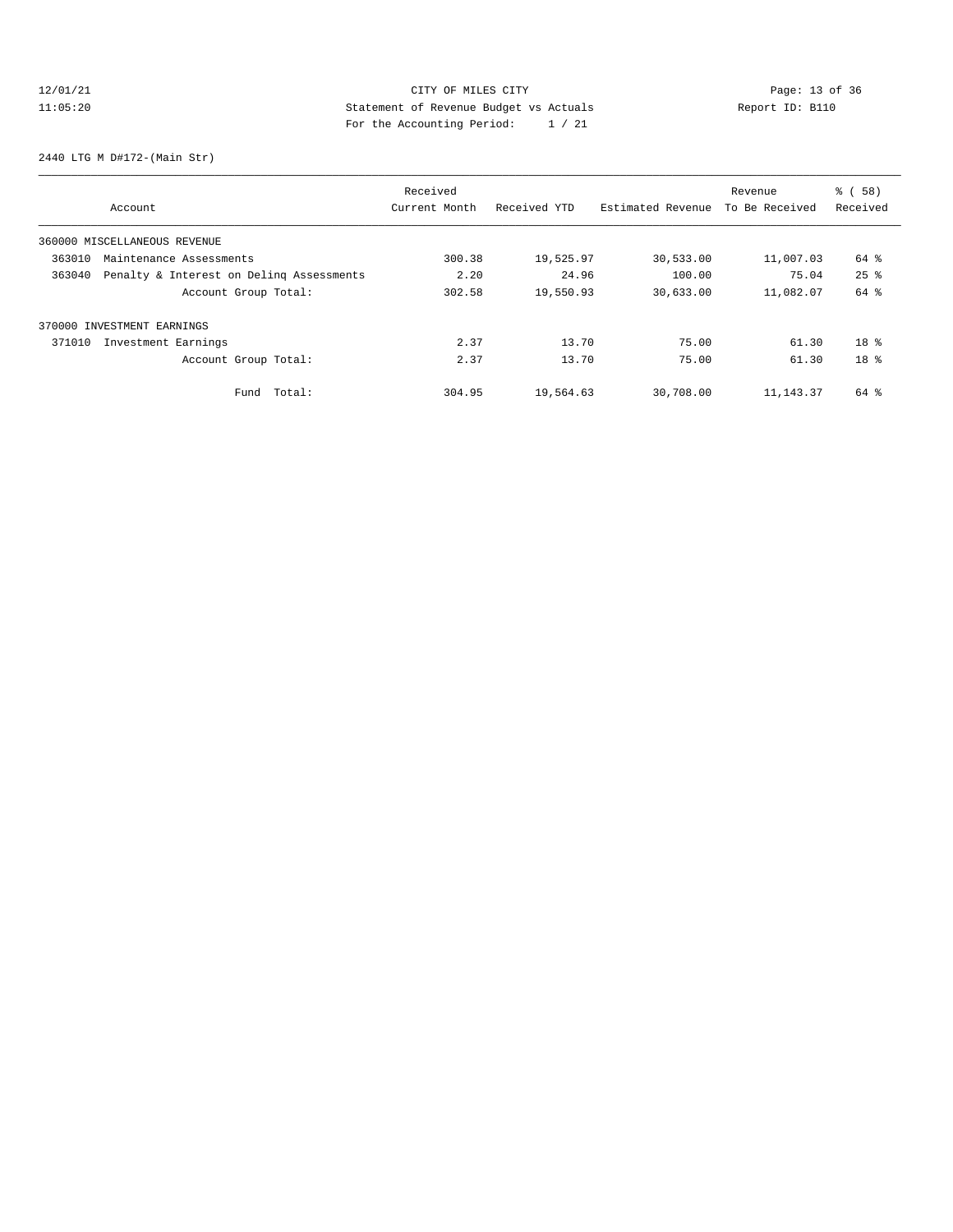# 12/01/21 Page: 14 of 36 11:05:20 Statement of Revenue Budget vs Actuals Report ID: B110 For the Accounting Period: 1 / 21

2450 LTG M D#195-(SG-Trico)

| Account                                            | Received<br>Current Month | Received YTD | Estimated Revenue | Revenue<br>To Be Received | % (58)<br>Received |
|----------------------------------------------------|---------------------------|--------------|-------------------|---------------------------|--------------------|
| 360000 MISCELLANEOUS REVENUE                       |                           |              |                   |                           |                    |
| 363010<br>Maintenance Assessments                  | 14.03                     | 1,871.96     | 3,172.00          | 1,300.04                  | 59 %               |
| Penalty & Interest on Deling Assessments<br>363040 | 0.10                      | 1.46         | 10.00             | 8.54                      | 15 <sup>8</sup>    |
| Account Group Total:                               | 14.13                     | 1,873.42     | 3,182.00          | 1,308.58                  | 59 %               |
| 370000 INVESTMENT EARNINGS                         |                           |              |                   |                           |                    |
| Investment Earnings<br>371010                      | 0.57                      | 3.49         | 75.00             | 71.51                     | 5 <sup>8</sup>     |
| Account Group Total:                               | 0.57                      | 3.49         | 75.00             | 71.51                     | 5 <sup>8</sup>     |
| Total:<br>Fund                                     | 14.70                     | 1,876.91     | 3,257.00          | 1,380.09                  | 58 %               |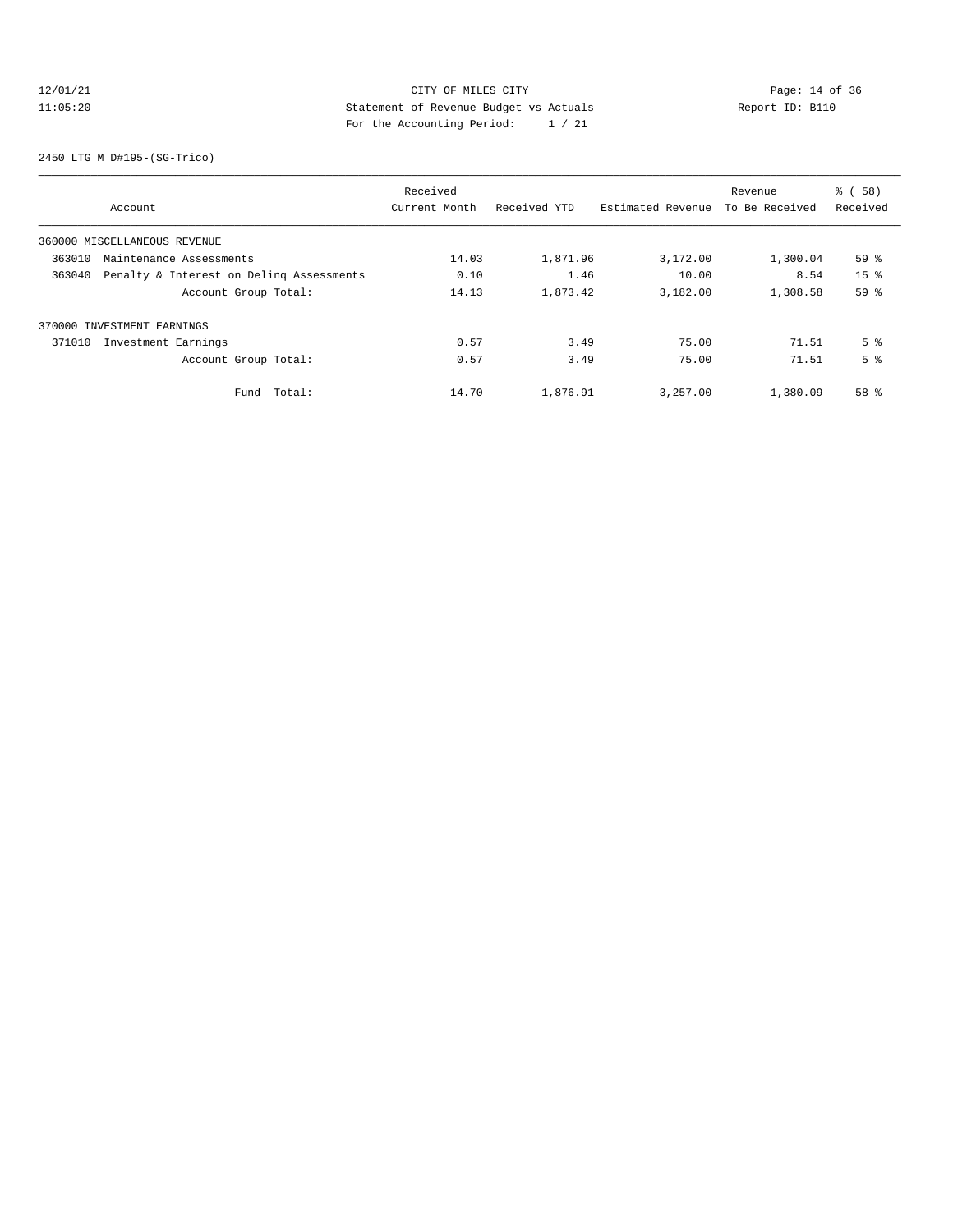# 12/01/21 CITY OF MILES CITY<br>11:05:20 Page: 15 of 36<br>11:05:20 Statement of Revenue Budget vs Actuals<br>11:05:20 Page: 15 of 36 11:05:20 Statement of Revenue Budget vs Actuals Report ID: B110 For the Accounting Period: 1 / 21

2470 LTG M D#202-(SG-MDU&NV)

| Account                                            | Received<br>Current Month | Received YTD | Estimated Revenue | Revenue<br>To Be Received | % (58)<br>Received |
|----------------------------------------------------|---------------------------|--------------|-------------------|---------------------------|--------------------|
| 360000 MISCELLANEOUS REVENUE                       |                           |              |                   |                           |                    |
| 363010<br>Maintenance Assessments                  | 63.18                     | 3,476.00     | 5,542.00          | 2,066.00                  | 63 %               |
| Penalty & Interest on Deling Assessments<br>363040 | 0.46                      | 35.30        | 75.00             | 39.70                     | $47*$              |
| Account Group Total:                               | 63.64                     | 3,511.30     | 5,617.00          | 2,105.70                  | 63 %               |
| 370000 INVESTMENT EARNINGS                         |                           |              |                   |                           |                    |
| Investment Earnings<br>371010                      | 0.92                      | 5.07         | 50.00             | 44.93                     | $10*$              |
| Account Group Total:                               | 0.92                      | 5.07         | 50.00             | 44.93                     | $10*$              |
| Total:<br>Fund                                     | 64.56                     | 3,516.37     | 5,667.00          | 2,150.63                  | 62 %               |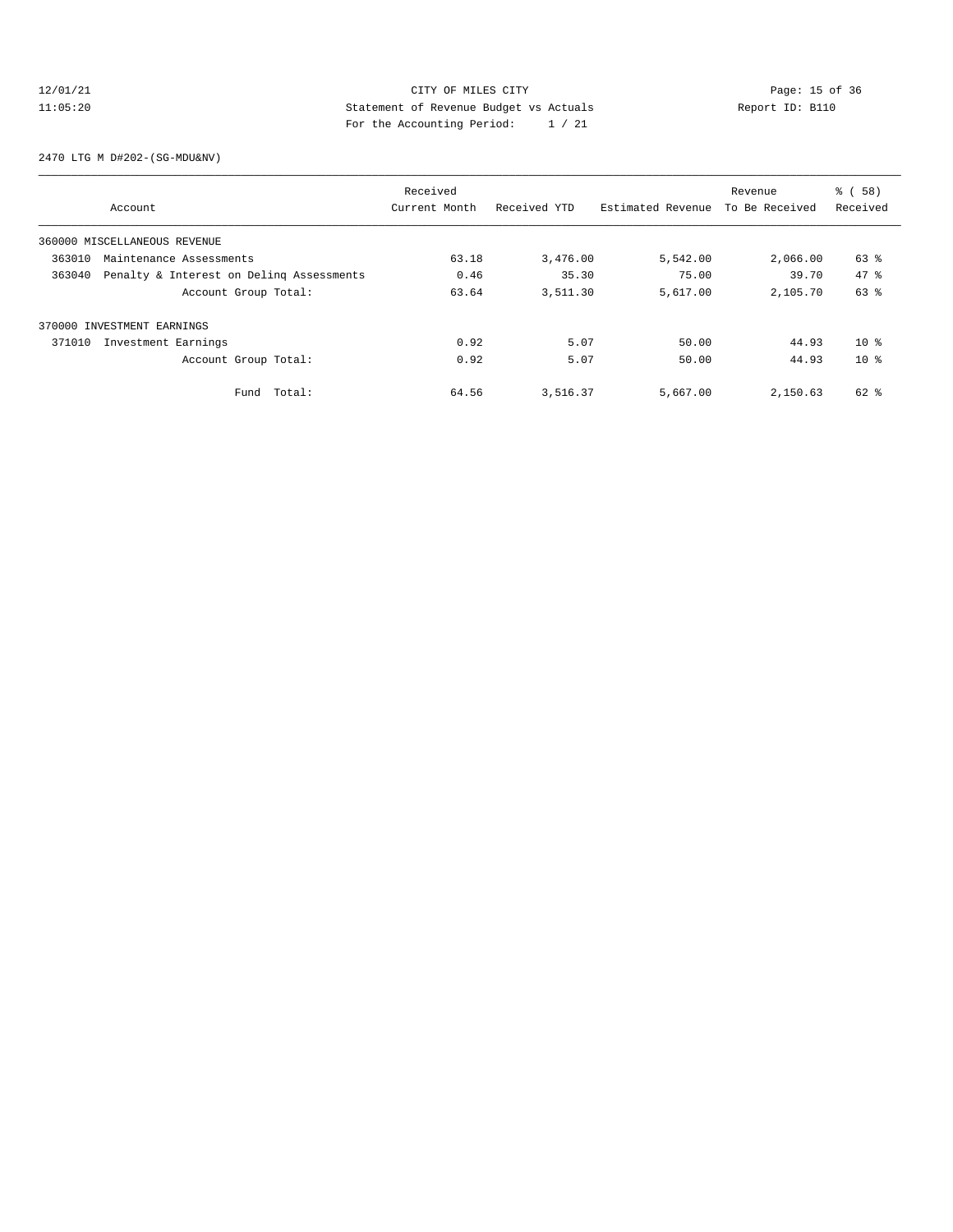# 12/01/21 CITY OF MILES CITY<br>11:05:20 Page: 16 of 36<br>11:05:20 Page: 16 of 36<br>21:05:20 Page: 17:05:20 11:05:20 Statement of Revenue Budget vs Actuals Report ID: B110 For the Accounting Period: 1 / 21

2480 LTG M M#173-(Milestown Estates)

| Account                       |                                          | Received<br>Current Month | Received YTD | Estimated Revenue | Revenue<br>To Be Received | <b>%</b> (<br>58)<br>Received |
|-------------------------------|------------------------------------------|---------------------------|--------------|-------------------|---------------------------|-------------------------------|
|                               |                                          |                           |              |                   |                           |                               |
| 360000 MISCELLANEOUS REVENUE  |                                          | 148.93                    |              |                   |                           | 74 %                          |
| 363010                        | Maintenance Assessments                  |                           | 2,419.68     | 3,276.00          | 856.32                    |                               |
| 363040                        | Penalty & Interest on Deling Assessments | 1.09                      | 2.43         | 10.00             | 7.57                      | $24$ $%$                      |
|                               | Account Group Total:                     | 150.02                    | 2,422.11     | 3,286.00          | 863.89                    | 74 %                          |
| 370000 INVESTMENT EARNINGS    |                                          |                           |              |                   |                           |                               |
| 371010<br>Investment Earnings |                                          | 0.21                      | 1.17         | 20.00             | 18.83                     | 6 %                           |
|                               | Account Group Total:                     | 0.21                      | 1.17         | 20.00             | 18.83                     | 6 %                           |
|                               | Fund Total:                              | 150.23                    | 2,423.28     | 3,306.00          | 882.72                    | 73.8                          |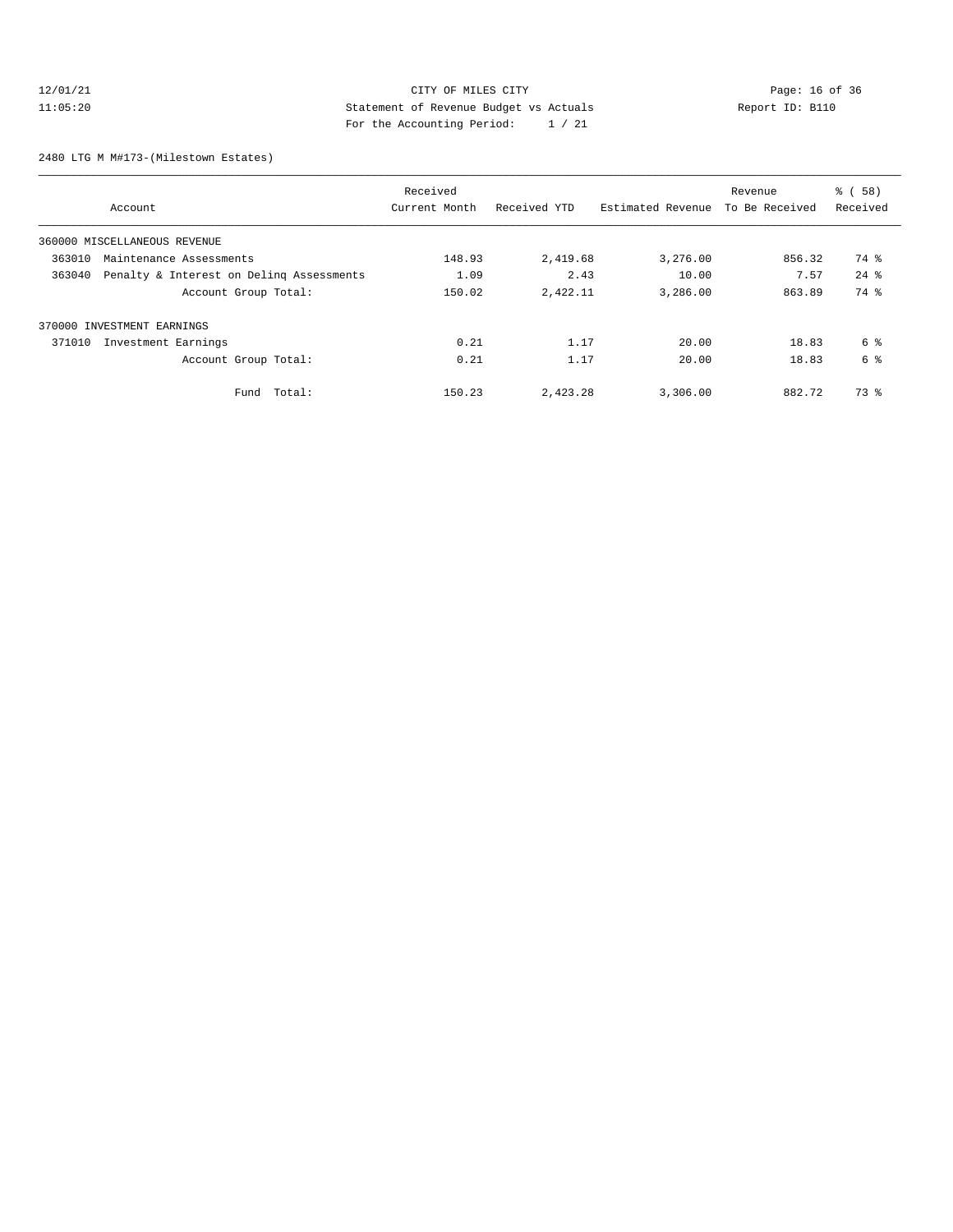# 12/01/21 CITY OF MILES CITY<br>11:05:20 Page: 17 of 36<br>11:05:20 Page: 17 of 36<br>11:05:20 11:05:20 Statement of Revenue Budget vs Actuals Report ID: B110 For the Accounting Period: 1 / 21

2510 STR MAINT DIST #204

|        |                                          | Received      |              |                   | Revenue        | % (58)         |
|--------|------------------------------------------|---------------|--------------|-------------------|----------------|----------------|
|        | Account                                  | Current Month | Received YTD | Estimated Revenue | To Be Received | Received       |
|        | 330000 INTERGOVERNMENTAL REVENUES        |               |              |                   |                |                |
| 331113 | FEMA -Projects                           | 0.00          | 0.00         | 18,400.00         | 18,400.00      | 0 <sup>8</sup> |
| 331990 | Federal Stimulus                         | 0.00          | 4,488.92     | 0.00              | $-4,488.92$    | $***$ $ -$     |
|        | Account Group Total:                     | 0.00          | 4,488.92     | 18,400.00         | 13,911.08      | $24$ $%$       |
|        | 360000 MISCELLANEOUS REVENUE             |               |              |                   |                |                |
| 362020 | MISC REVENUE                             | 0.00          | 10,422.50    | 0.00              | $-10, 422.50$  | $***$ $ -$     |
| 363010 | Maintenance Assessments                  | 12,533.44     | 1,107,028.47 | 1,803,521.00      | 696, 492.53    | 61 %           |
| 363040 | Penalty & Interest on Deling Assessments | 176.12        | 2,878.13     | 4,000.00          | 1,121.87       | 72 %           |
|        | Account Group Total:                     | 12,709.56     | 1,120,329.10 | 1,807,521.00      | 687,191.90     | $62$ $%$       |
|        | 370000 INVESTMENT EARNINGS               |               |              |                   |                |                |
| 371010 | Investment Earnings                      | 32.69         | 32.69        | 10,000.00         | 9,967.31       | 0 <sup>8</sup> |
|        | Account Group Total:                     | 32.69         | 32.69        | 10,000.00         | 9,967.31       | 0 <sup>8</sup> |
|        | 380000 OTHER FINANCING SOURCES           |               |              |                   |                |                |
| 383000 | Interfund Operating Transfer             | 0.00          | 600,000.00   | 684,208.00        | 84,208.00      | 88 %           |
|        | Account Group Total:                     | 0.00          | 600,000.00   | 684,208.00        | 84,208.00      | 88 %           |
|        | Fund Total:                              | 12,742.25     | 1,724,850.71 | 2,520,129.00      | 795, 278.29    | 68 %           |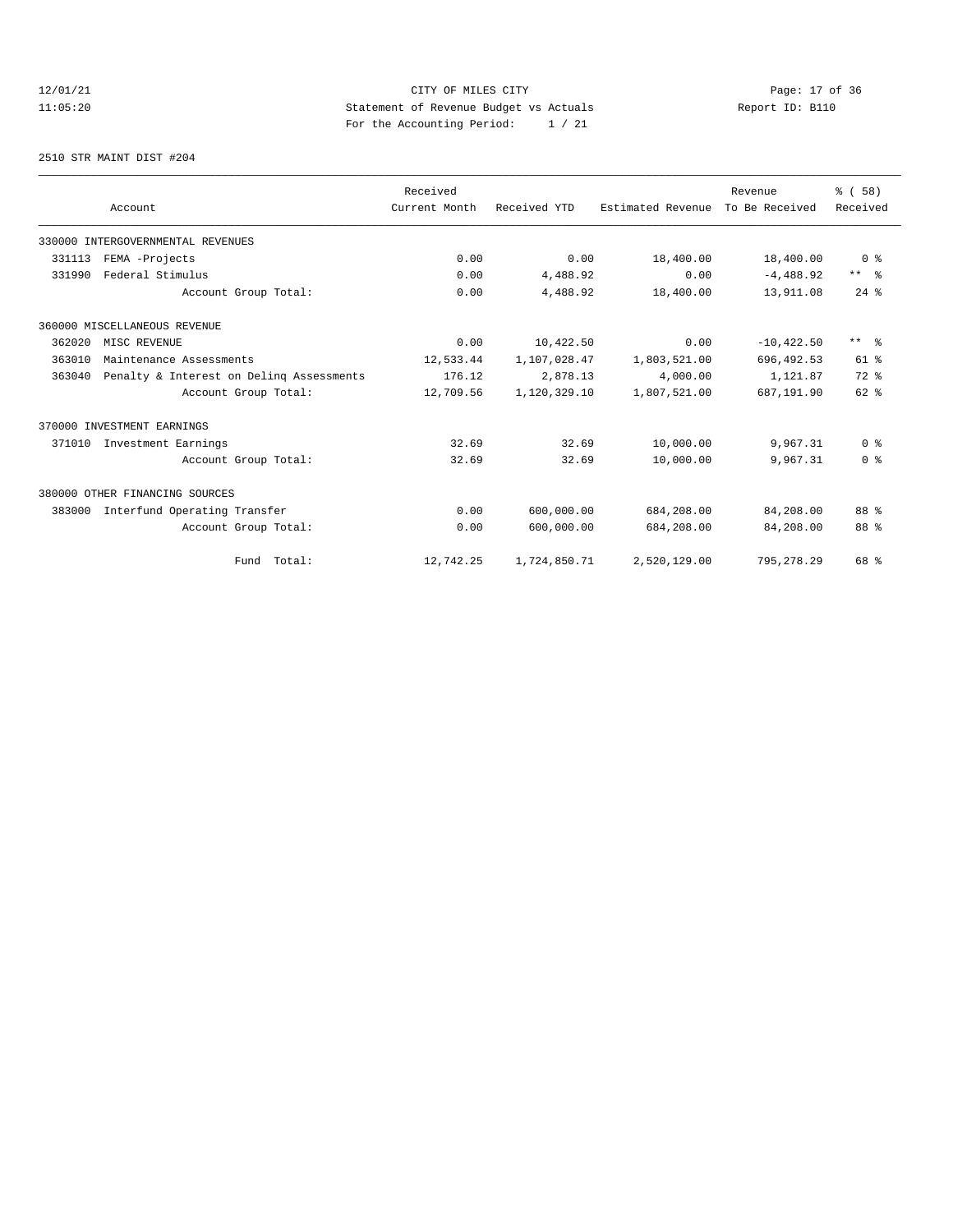# 12/01/21 CITY OF MILES CITY<br>11:05:20 Page: 18 of 36<br>11:05:20 Page: 18 of 36<br>11:05:20 11:05:20 Statement of Revenue Budget vs Actuals Report ID: B110 For the Accounting Period: 1 / 21

2520 STR MAINT DIST #205

|                                                    | Received      |              |                   | Revenue        | % (58)          |
|----------------------------------------------------|---------------|--------------|-------------------|----------------|-----------------|
| Account                                            | Current Month | Received YTD | Estimated Revenue | To Be Received | Received        |
| 330000 INTERGOVERNMENTAL REVENUES                  |               |              |                   |                |                 |
| 331113<br>FEMA -Projects                           | 0.00          | 0.00         | 4,600.00          | 4,600.00       | 0 <sup>8</sup>  |
| Federal Stimulus<br>331990                         | 0.00          | 1,122.20     | 0.00              | $-1, 122.20$   | $***$ $ -$      |
| Account Group Total:                               | 0.00          | 1,122.20     | 4,600.00          | 3,477.80       | $24$ $%$        |
| 360000 MISCELLANEOUS REVENUE                       |               |              |                   |                |                 |
| 362020<br>MISC REVENUE                             | 0.00          | 2,544.00     | 0.00              | $-2,544.00$    | $***$ $ -$      |
| 363010<br>Maintenance Assessments                  | 1,750.82      | 131,575.65   | 207,362.00        | 75,786.35      | 63 <sup>8</sup> |
| 363040<br>Penalty & Interest on Deling Assessments | 30.53         | 333.05       | 1,000.00          | 666.95         | 33 <sup>8</sup> |
| Account Group Total:                               | 1,781.35      | 134,452.70   | 208,362.00        | 73,909.30      | 65 %            |
| 370000 INVESTMENT EARNINGS                         |               |              |                   |                |                 |
| 371010<br>Investment Earnings                      | 51.61         | 280.40       | 4,000.00          | 3,719.60       | 7 %             |
| Account Group Total:                               | 51.61         | 280.40       | 4,000.00          | 3,719.60       | 7 %             |
| 380000 OTHER FINANCING SOURCES                     |               |              |                   |                |                 |
| Interfund Operating Transfer<br>383000             | 0.00          | 0.00         | 83,878.00         | 83,878.00      | 0 <sup>8</sup>  |
| Account Group Total:                               | 0.00          | 0.00         | 83,878.00         | 83,878.00      | 0 <sup>8</sup>  |
| Fund Total:                                        | 1,832.96      | 135,855.30   | 300,840.00        | 164,984.70     | 45 %            |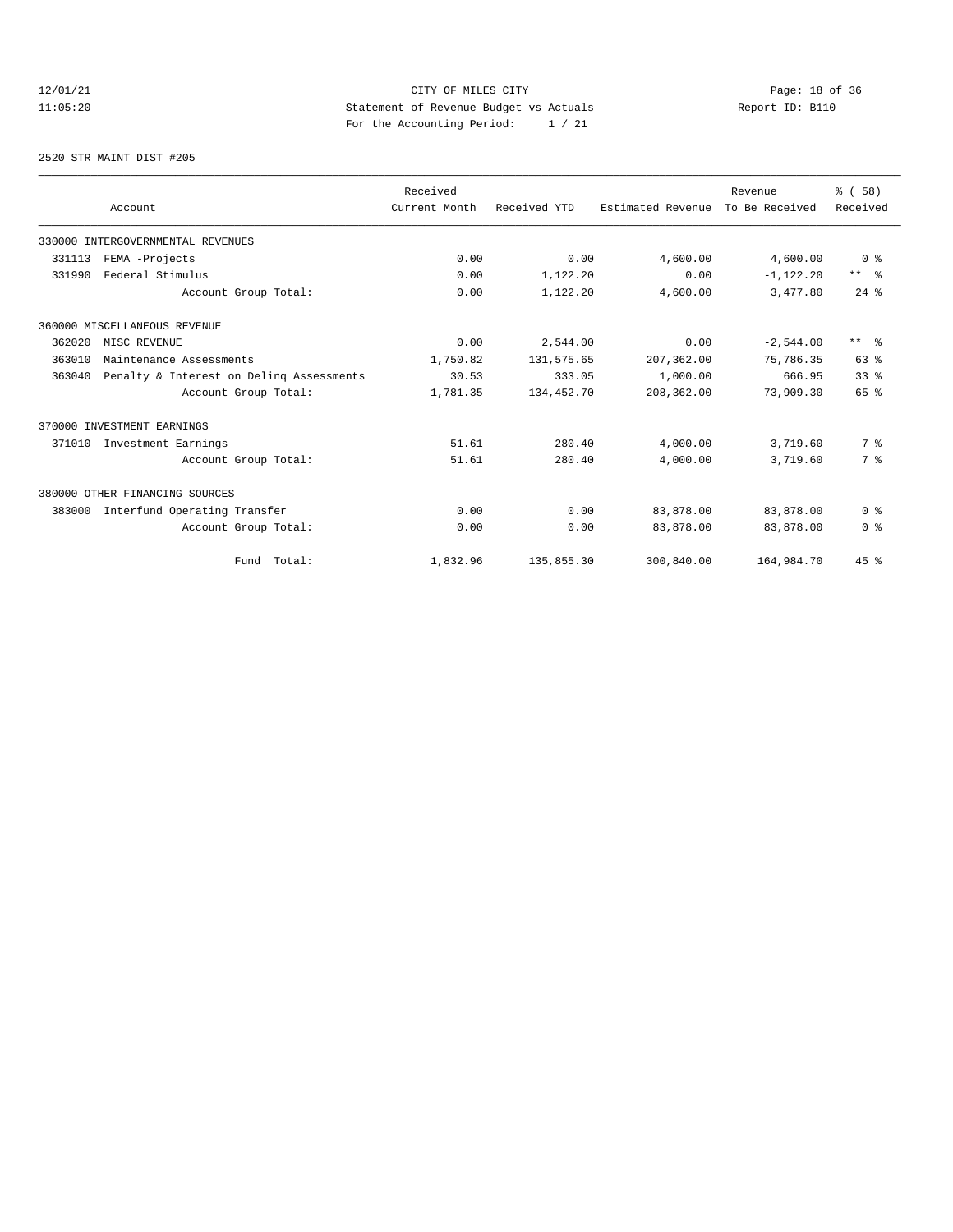# 12/01/21 Page: 19 of 36 CITY OF MILES CITY CHANGES CONTROL PAGE: 19 of 36 11:05:20 Statement of Revenue Budget vs Actuals Report ID: B110 For the Accounting Period: 1 / 21

2540 STR MAINT DIST#207-(MILESTOWN ESTATES)

| Account                                            | Received<br>Current Month | Received YTD | Estimated Revenue | Revenue<br>To Be Received | % (58)<br>Received |
|----------------------------------------------------|---------------------------|--------------|-------------------|---------------------------|--------------------|
| 360000 MISCELLANEOUS REVENUE                       |                           |              |                   |                           |                    |
| 363010<br>Maintenance Assessments                  | 327.20                    | 3,479.77     | 4,620.00          | 1,140.23                  | 75 %               |
| Penalty & Interest on Deling Assessments<br>363040 | 2.42                      | 6.91         | 20.00             | 13.09                     | 35 <sup>8</sup>    |
| Account Group Total:                               | 329.62                    | 3,486.68     | 4,640.00          | 1,153.32                  | 75 %               |
| 370000 INVESTMENT EARNINGS                         |                           |              |                   |                           |                    |
| 371010<br>Investment Earnings                      | 1.11                      | 6.02         | 100.00            | 93.98                     | 6 %                |
| Account Group Total:                               | 1.11                      | 6.02         | 100.00            | 93.98                     | 6 %                |
| Fund Total:                                        | 330.73                    | 3,492.70     | 4,740.00          | 1,247.30                  | 74 %               |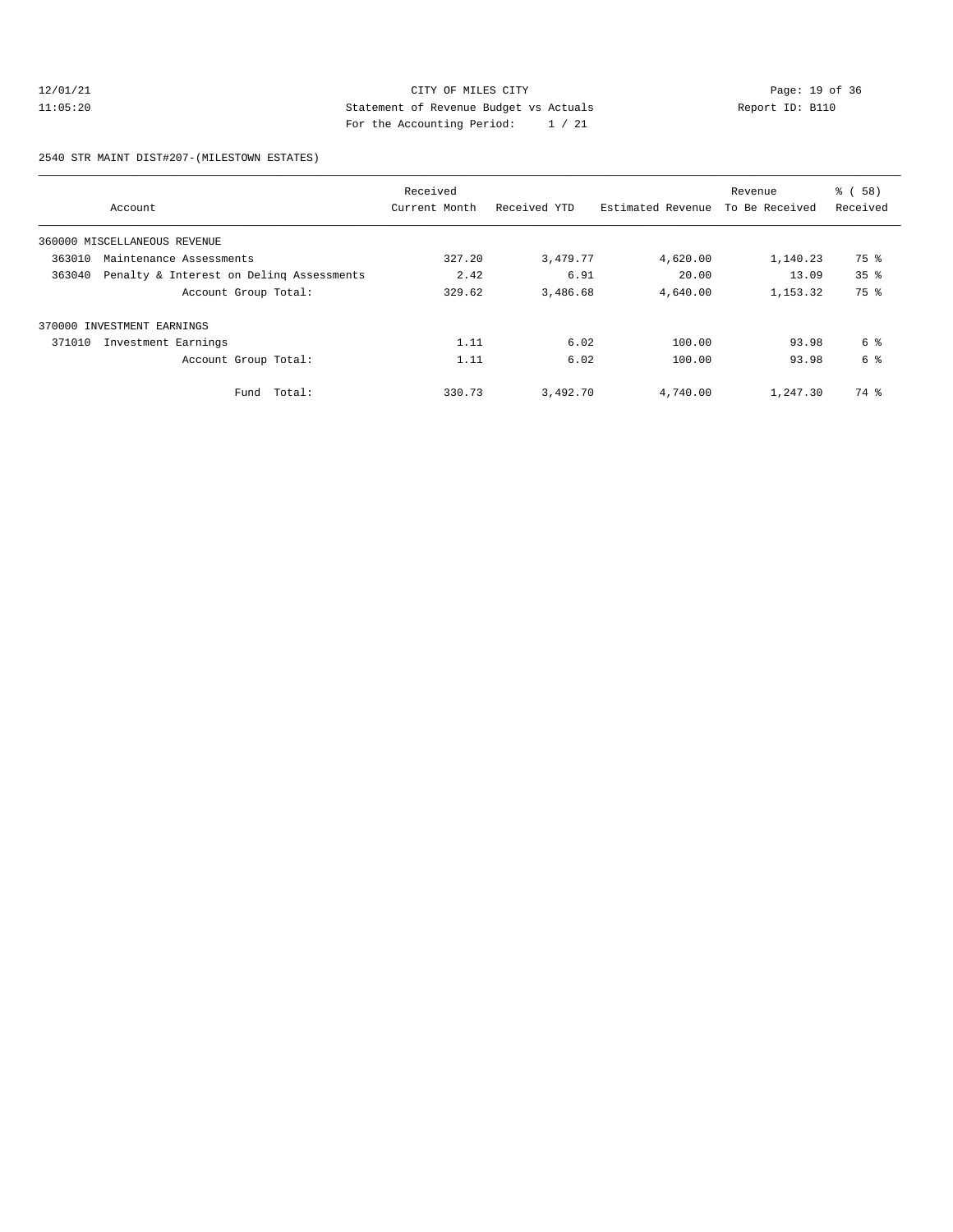# 12/01/21 Page: 20 of 36 Page: 20 of 36 Page: 20 of 36 Page: 20 of 36 Page: 20 of 36 11:05:20 Statement of Revenue Budget vs Actuals Report ID: B110 For the Accounting Period: 1 / 21

#### 2701 Fire Grants

|        |                                   |             | Received      |              |                   | Revenue        | % ( 58 ) |
|--------|-----------------------------------|-------------|---------------|--------------|-------------------|----------------|----------|
|        | Account                           |             | Current Month | Received YTD | Estimated Revenue | To Be Received | Received |
|        | 330000 INTERGOVERNMENTAL REVENUES |             |               |              |                   |                |          |
| 331113 | FEMA -Projects                    |             | 0.00          | 0.00         | 300,000.00        | 300,000.00     | 0 %      |
|        | Account Group Total:              |             | 0.00          | 0.00         | 300,000.00        | 300,000.00     | 0 %      |
|        | 360000 MISCELLANEOUS REVENUE      |             |               |              |                   |                |          |
| 362020 | MISC REVENUE                      |             | 0.00          | 0.00         | 24,087.00         | 24,087.00      | 0 %      |
| 365040 | DONATIONS-FIRE/AMB                |             | 0.00          | 0.00         | 350.00            | 350.00         | 0 %      |
| 367000 | Sale of Junk or Salvage           |             | 0.00          | 0.00         | 1,000.00          | 1,000.00       | 0 %      |
|        | Account Group Total:              |             | 0.00          | 0.00         | 25,437.00         | 25,437.00      | 0 %      |
|        |                                   | Fund Total: | 0.00          | 0.00         | 325, 437.00       | 325,437.00     | 0 %      |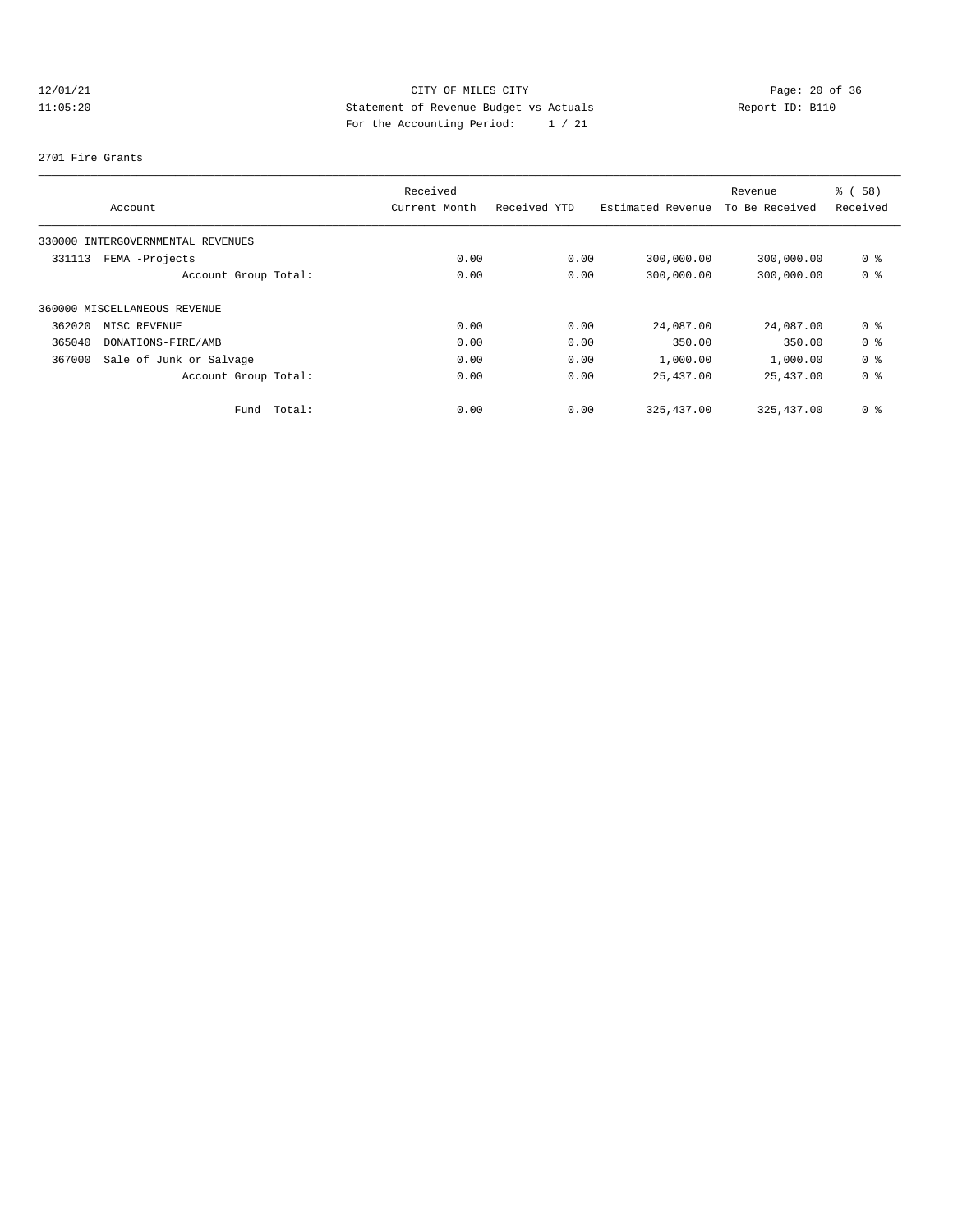# 12/01/21 CITY OF MILES CITY CHE CITY Page: 21 of 36<br>11:05:20 Statement of Revenue Budget vs Actuals Report ID: B110 11:05:20 Statement of Revenue Budget vs Actuals Report ID: B110 For the Accounting Period: 1 / 21

2820 GAS TAX

| Account                              | Received<br>Current Month | Received YTD | Estimated Revenue To Be Received | Revenue   | 8 ( 58 )<br>Received |
|--------------------------------------|---------------------------|--------------|----------------------------------|-----------|----------------------|
| 330000 INTERGOVERNMENTAL REVENUES    |                           |              |                                  |           |                      |
| Gasoline Tax Apportionment<br>335040 | 14,184.04                 | 99,288.23    | 170,208.00                       | 70,919.77 | 58 %                 |
| Account Group Total:                 | 14,184.04                 | 99,288.23    | 170,208.00                       | 70,919.77 | 58 %                 |
| Fund Total:                          | 14,184.04                 | 99,288.23    | 170,208.00                       | 70,919.77 | 58 %                 |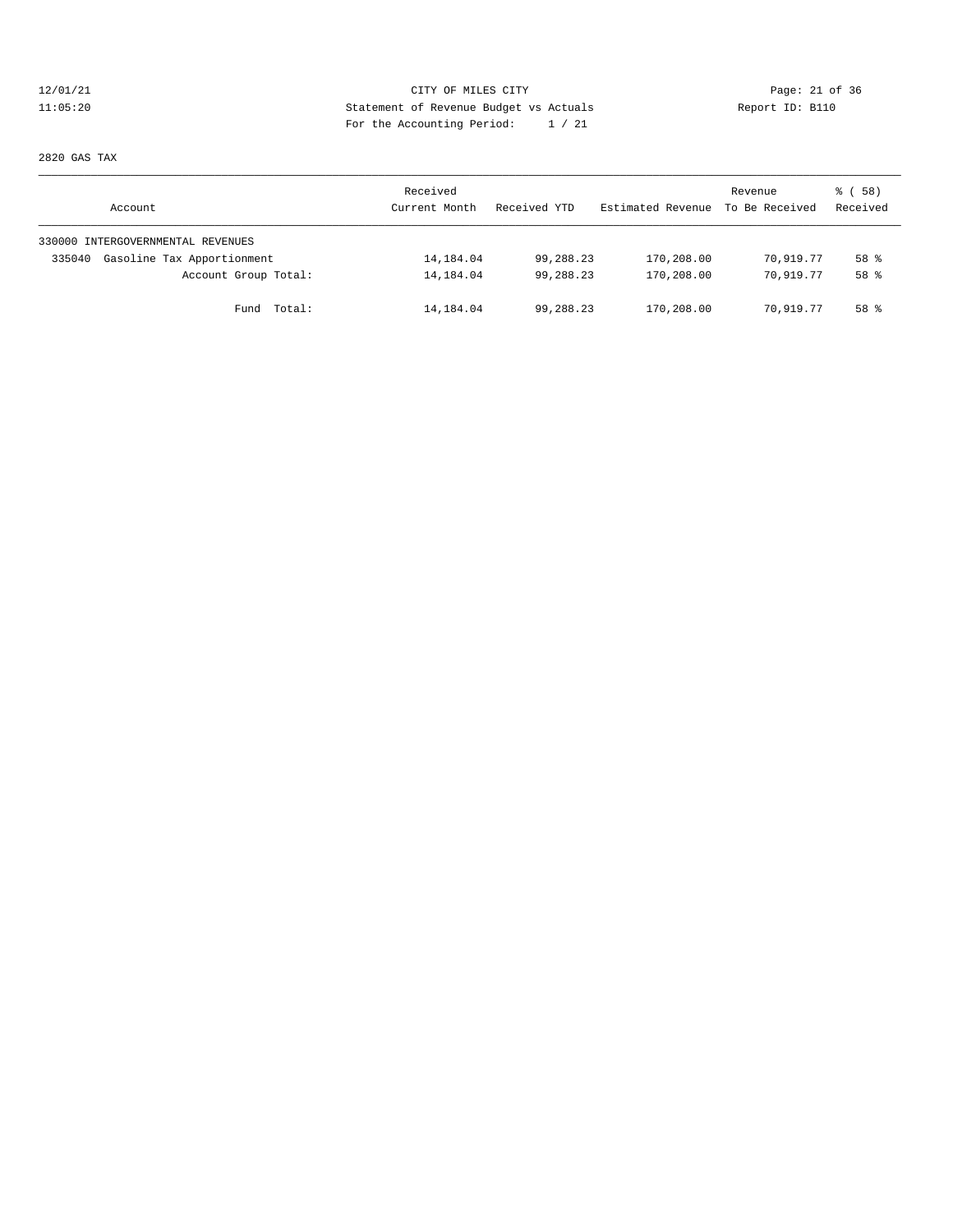# 12/01/21 Page: 22 of 36 11:05:20 Statement of Revenue Budget vs Actuals Report ID: B110 For the Accounting Period: 1 / 21

#### 2821 HB473- Fuel Tax

|                                        | Received      |              |                   | Revenue        | % (58)         |
|----------------------------------------|---------------|--------------|-------------------|----------------|----------------|
| Account                                | Current Month | Received YTD | Estimated Revenue | To Be Received | Received       |
| 330000 INTERGOVERNMENTAL REVENUES      |               |              |                   |                |                |
| 335041<br>HB473                        | 0.00          | 0.00         | 100,000.00        | 100,000.00     | 0 %            |
| Account Group Total:                   | 0.00          | 0.00         | 100,000.00        | 100,000.00     | 0 <sup>8</sup> |
| 380000 OTHER FINANCING SOURCES         |               |              |                   |                |                |
| Interfund Operating Transfer<br>383000 | 0.00          | 0.00         | 5,000.00          | 5,000.00       | 0 %            |
| Account Group Total:                   | 0.00          | 0.00         | 5,000.00          | 5,000.00       | 0 %            |
| Fund<br>Total:                         | 0.00          | 0.00         | 105,000.00        | 105,000.00     | 0 %            |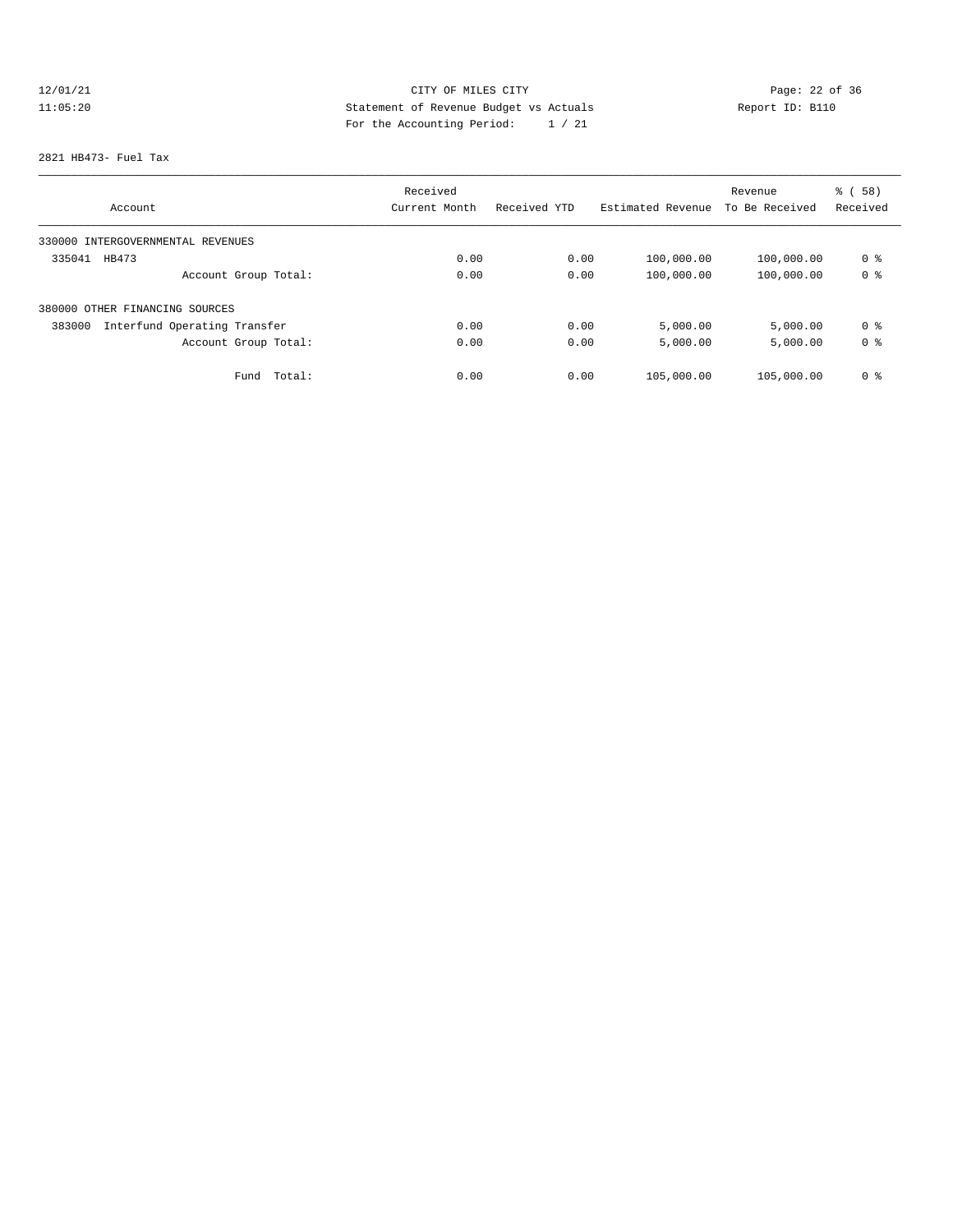#### 12/01/21 Page: 23 of 36 11:05:20 Statement of Revenue Budget vs Actuals Report ID: B110 For the Accounting Period: 1 / 21

2850 Southeastern Montana Dispatch-911

| Account                           |        | Received<br>Current Month | Received YTD | Estimated Revenue | Revenue<br>To Be Received | 8 ( 58 )<br>Received |
|-----------------------------------|--------|---------------------------|--------------|-------------------|---------------------------|----------------------|
|                                   |        |                           |              |                   |                           |                      |
| 330000 INTERGOVERNMENTAL REVENUES |        |                           |              |                   |                           |                      |
| Basic 911 Funds<br>335080         |        | 0.00                      | 94,200.04    | 201,000.00        | 106,799.96                | $47*$                |
| Account Group Total:              |        | 0.00                      | 94,200.04    | 201,000.00        | 106,799.96                | 47.8                 |
| 370000 INVESTMENT EARNINGS        |        |                           |              |                   |                           |                      |
| 371010<br>Investment Earnings     |        | 14.89                     | 44.21        | 9,051.00          | 9,006.79                  | 0 %                  |
| Account Group Total:              |        | 14.89                     | 44.21        | 9,051.00          | 9,006.79                  | 0 %                  |
| Fund                              | Total: | 14.89                     | 94, 244. 25  | 210,051.00        | 115,806.75                | $45$ %               |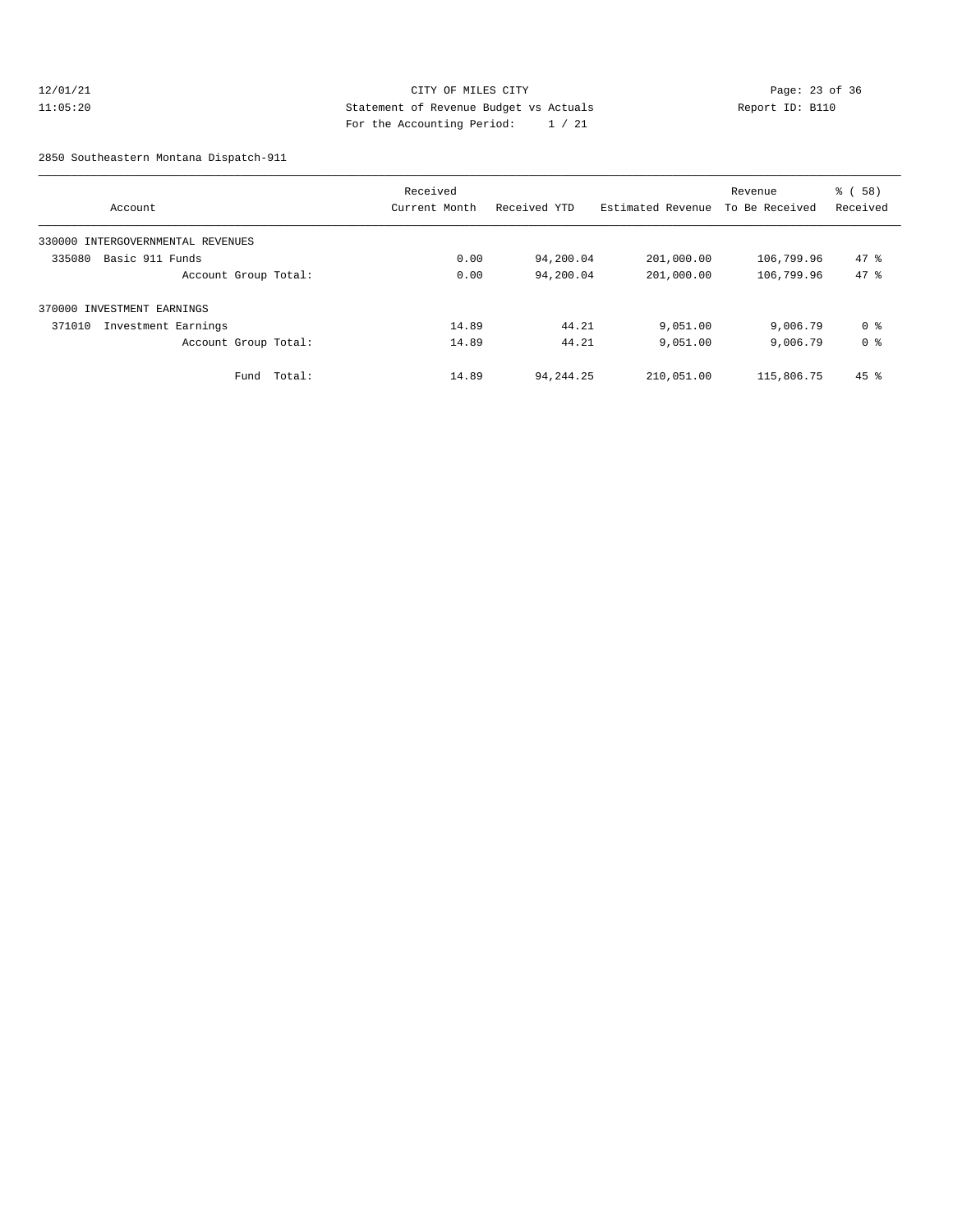# 12/01/21 Page: 24 of 36 11:05:20 Statement of Revenue Budget vs Actuals Report ID: B110 For the Accounting Period: 1 / 21

#### 2880 LIBRARY GRANTS

|        | Account                           | Received<br>Current Month | Received YTD | Estimated Revenue | Revenue<br>To Be Received | 8 ( 58 )<br>Received |
|--------|-----------------------------------|---------------------------|--------------|-------------------|---------------------------|----------------------|
|        |                                   |                           |              |                   |                           |                      |
|        | 330000 INTERGOVERNMENTAL REVENUES |                           |              |                   |                           |                      |
| 334100 | Library - State Aid               | 0.00                      | 5,398.69     | 5,399.00          | 0.31                      | $100$ %              |
| 334101 | HB#193-Interlibrary Loan Reimb    | 0.00                      | 0.00         | 5,000.00          | 5,000.00                  | 0 %                  |
| 334104 | Sagebrush Fed Headquarters        | 0.00                      | 0.00         | 5,757.00          | 5,757.00                  | 0 <sup>8</sup>       |
| 334105 | Sagebrush Fed/Coal Sev Tax        | 0.00                      | 5,756.23     | 0.00              | $-5.756.23$               | $***$ %              |
|        | Account Group Total:              | 0.00                      | 11, 154.92   | 16,156.00         | 5,001.08                  | 69 %                 |
|        | Total:<br>Fund                    | 0.00                      | 11,154.92    | 16,156.00         | 5,001.08                  | 69 %                 |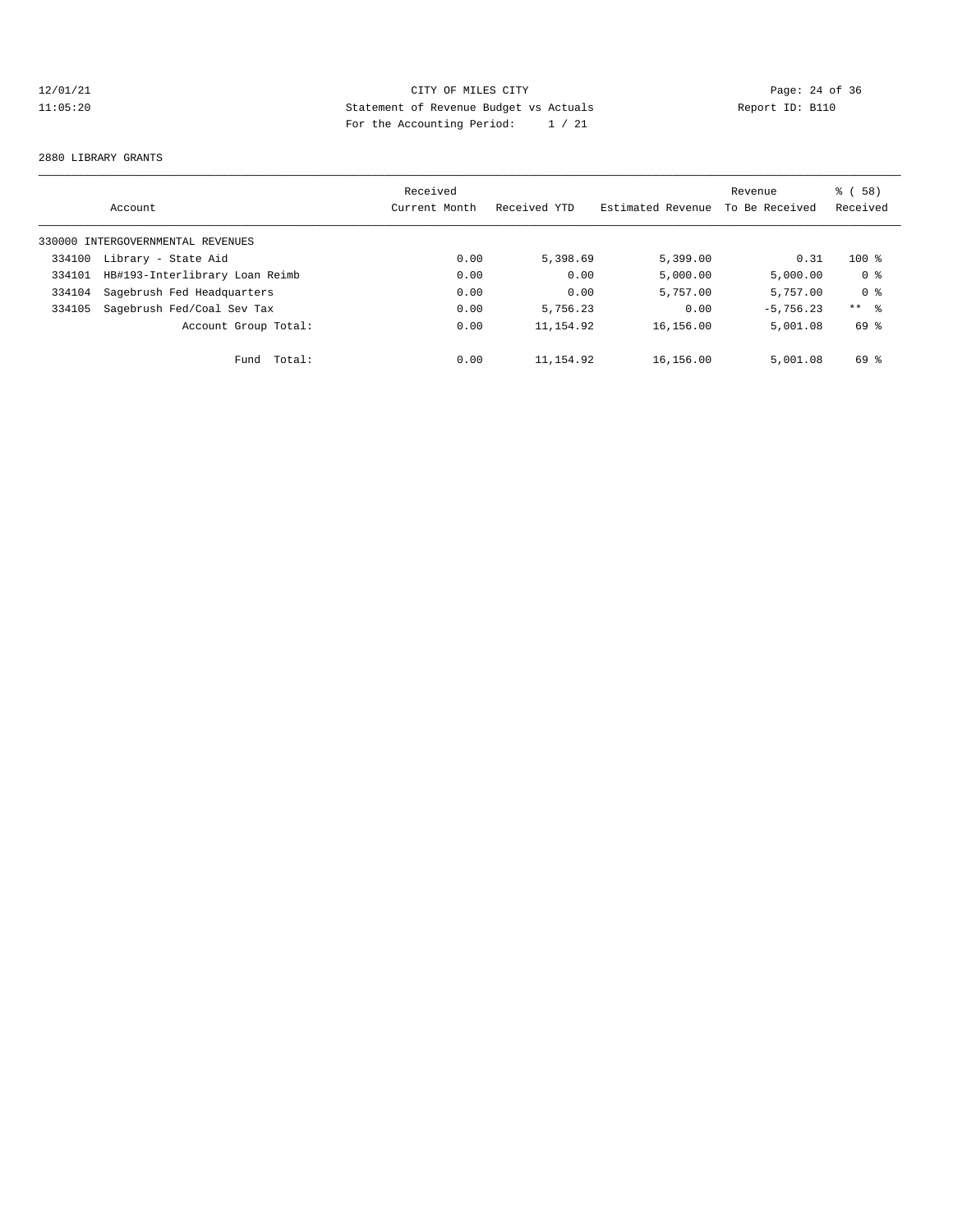# 12/01/21 Page: 25 of 36 Page: 25 of 36 Page: 25 of 36 Page: 25 of 36 Page: 25 of 36 11:05:20 Statement of Revenue Budget vs Actuals Report ID: B110 For the Accounting Period: 1 / 21

#### 2935 Historic Preservation

|                                        | Received      |              |                   | Revenue        | % (58)   |
|----------------------------------------|---------------|--------------|-------------------|----------------|----------|
| Account                                | Current Month | Received YTD | Estimated Revenue | To Be Received | Received |
| 330000 INTERGOVERNMENTAL REVENUES      |               |              |                   |                |          |
| 334000<br>State Grants                 | 0.00          | 3,000.00     | 6,000.00          | 3,000.00       | $50*$    |
| Account Group Total:                   | 0.00          | 3,000.00     | 6,000.00          | 3,000.00       | 50%      |
| 380000 OTHER FINANCING SOURCES         |               |              |                   |                |          |
| Interfund Operating Transfer<br>383000 | 0.00          | 3,000.00     | 3,000.00          | 0.00           | $100$ %  |
| Account Group Total:                   | 0.00          | 3,000.00     | 3,000.00          | 0.00           | $100*$   |
| Fund<br>Total:                         | 0.00          | 6.000.00     | 9,000.00          | 3.000.00       | 67 %     |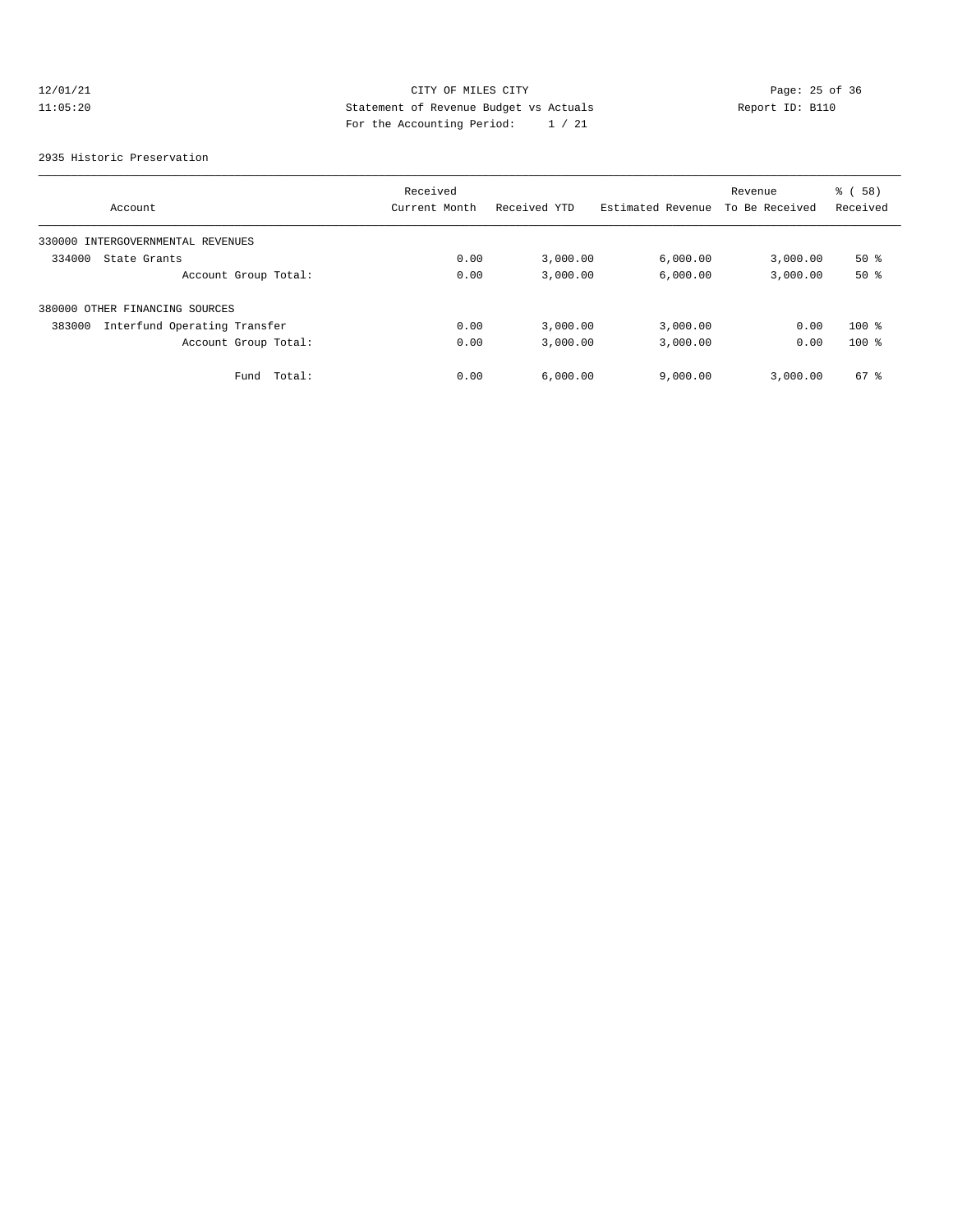#### 12/01/21 CITY OF MILES CITY<br>11:05:20 Page: 26 of 36<br>11:05:20 Page: 26 of 36<br>11:05:20 11:05:20 Statement of Revenue Budget vs Actuals Report ID: B110 For the Accounting Period: 1 / 21

2985 RETIRED SENIOR VOLUNTEER PROG (RSVP)

|        |                                   | Received      |              |                   | Revenue        | % (58)          |
|--------|-----------------------------------|---------------|--------------|-------------------|----------------|-----------------|
|        | Account                           | Current Month | Received YTD | Estimated Revenue | To Be Received | Received        |
|        | 330000 INTERGOVERNMENTAL REVENUES |               |              |                   |                |                 |
| 331165 | RSVP FEDERAL GRANTS               | 6,616.64      | 42,227.20    | 86,412.00         | 44,184.80      | 49 %            |
|        | Account Group Total:              | 6,616.64      | 42, 227. 20  | 86,412.00         | 44,184.80      | $49*$           |
|        | 360000 MISCELLANEOUS REVENUE      |               |              |                   |                |                 |
| 362020 | MISC REVENUE                      | 110.00        | 2,005.00     | 18,600.00         | 16,595.00      | 11 <sup>8</sup> |
| 365000 | Contributions and Donations       | 0.00          | 1,262.29     | 0.00              | $-1, 262.29$   | $***$ $-$       |
|        | Account Group Total:              | 110.00        | 3,267.29     | 18,600.00         | 15,332.71      | 18 <sup>8</sup> |
|        | 370000 INVESTMENT EARNINGS        |               |              |                   |                |                 |
| 371010 | Investment Earnings               | 2.17          | 10.71        | 0.00              | $-10.71$       | $***$ $\approx$ |
|        | Account Group Total:              | 2.17          | 10.71        | 0.00              | $-10.71$       | $***$ $=$       |
|        | Fund Total:                       | 6,728.81      | 45,505.20    | 105,012.00        | 59,506.80      | $43*$           |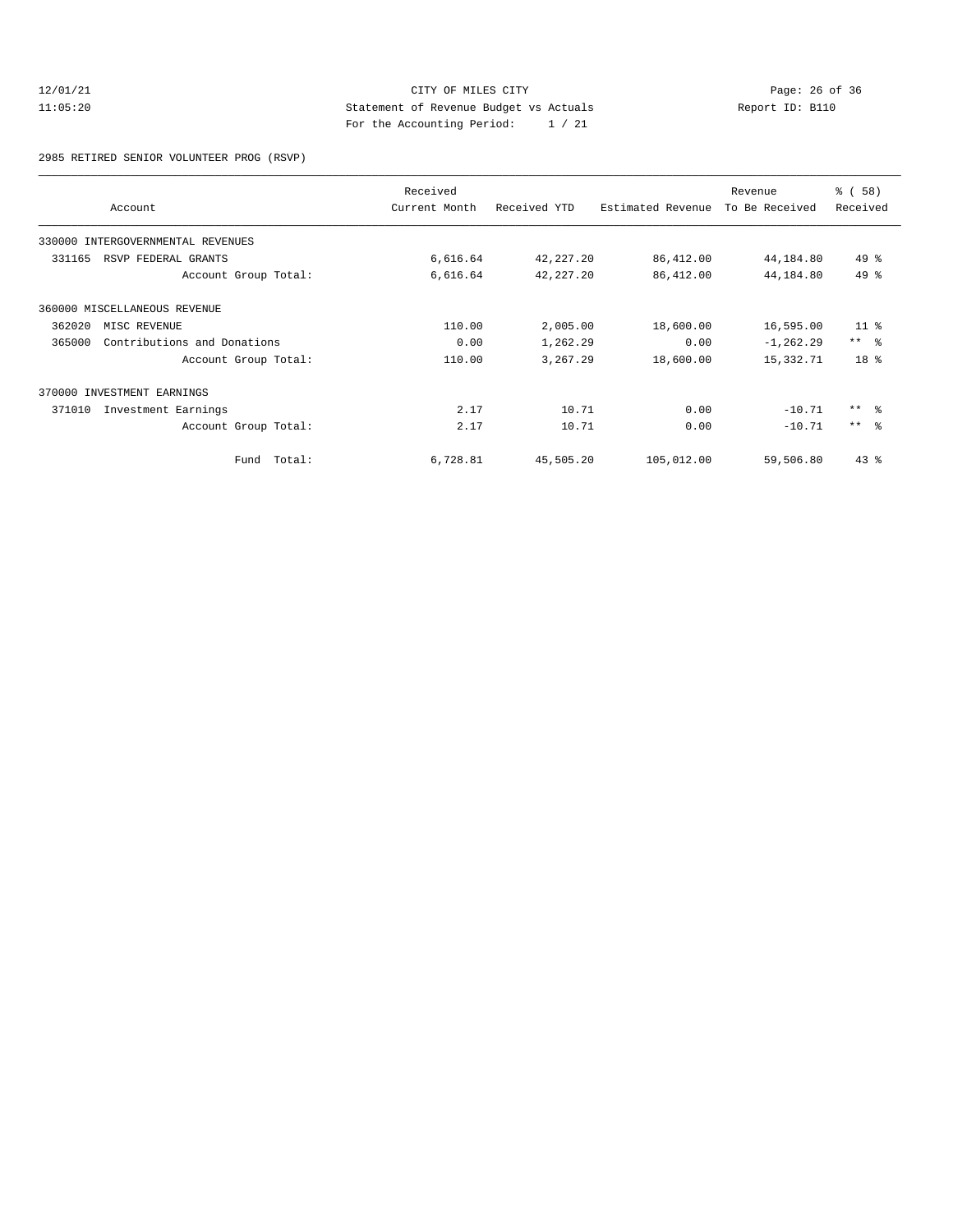#### 12/01/21 Page: 27 of 36 Page: 27 of 36 Page: 27 of 36 Page: 27 of 36 Page: 27 of 36 11:05:20 Statement of Revenue Budget vs Actuals Report ID: B110 For the Accounting Period: 1 / 21

#### 3301 Judgement Settlement/Southgate

|                               | Received      |              |                   | Revenue        | % (58)             |
|-------------------------------|---------------|--------------|-------------------|----------------|--------------------|
| Account                       | Current Month | Received YTD | Estimated Revenue | To Be Received | Received           |
| 310000 TAXES                  |               |              |                   |                |                    |
| Real Property Taxes<br>311010 | 698.07        | 57,207.29    | 101,700.00        | 44,492.71      | $56$ $\frac{6}{3}$ |
| Account Group Total:          | 698.07        | 57, 207, 29  | 101,700.00        | 44,492.71      | 56 <sup>8</sup>    |
| 360000 MISCELLANEOUS REVENUE  |               |              |                   |                |                    |
| 362000<br>Insurance Proceeds  | 0.00          | 100,000.00   | 100,000.00        | 0.00           | $100$ %            |
| Account Group Total:          | 0.00          | 100,000.00   | 100,000.00        | 0.00           | $100$ %            |
| Total:<br>Fund                | 698.07        | 157, 207, 29 | 201,700.00        | 44,492.71      | 78 %               |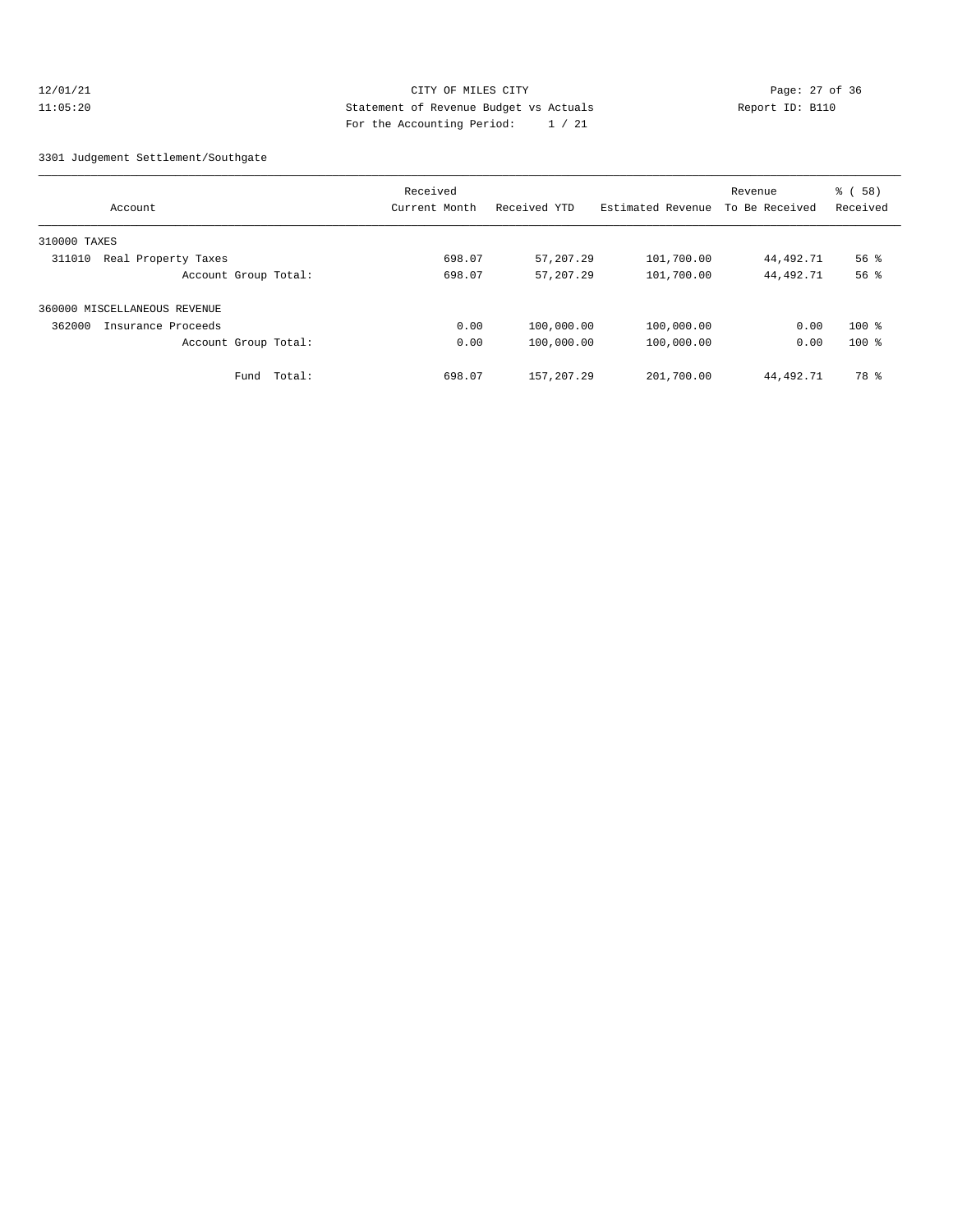# 12/01/21 CITY OF MILES CITY<br>11:05:20 Page: 28 of 36<br>11:05:20 CITY OF MILES CITY<br>11:05:20 Page: 28 of 36 11:05:20 Statement of Revenue Budget vs Actuals Report ID: B110 For the Accounting Period: 1 / 21

3670 SID 211

| Account                                           | Received<br>Current Month | Received YTD | Estimated Revenue To Be Received | Revenue  | 8 ( 58 )<br>Received |
|---------------------------------------------------|---------------------------|--------------|----------------------------------|----------|----------------------|
| 360000 MISCELLANEOUS REVENUE                      |                           |              |                                  |          |                      |
| Bond Principal and Interest Assessments<br>363020 | 0.00                      | 1,980.47     | 3,790.00                         | 1,809.53 | $52$ $%$             |
| Account Group Total:                              | 0.00                      | 1,980.47     | 3,790.00                         | 1,809.53 | $52$ $%$             |
| Fund Total:                                       | 0.00                      | 1,980.47     | 3,790.00                         | 1,809.53 | $52$ $%$             |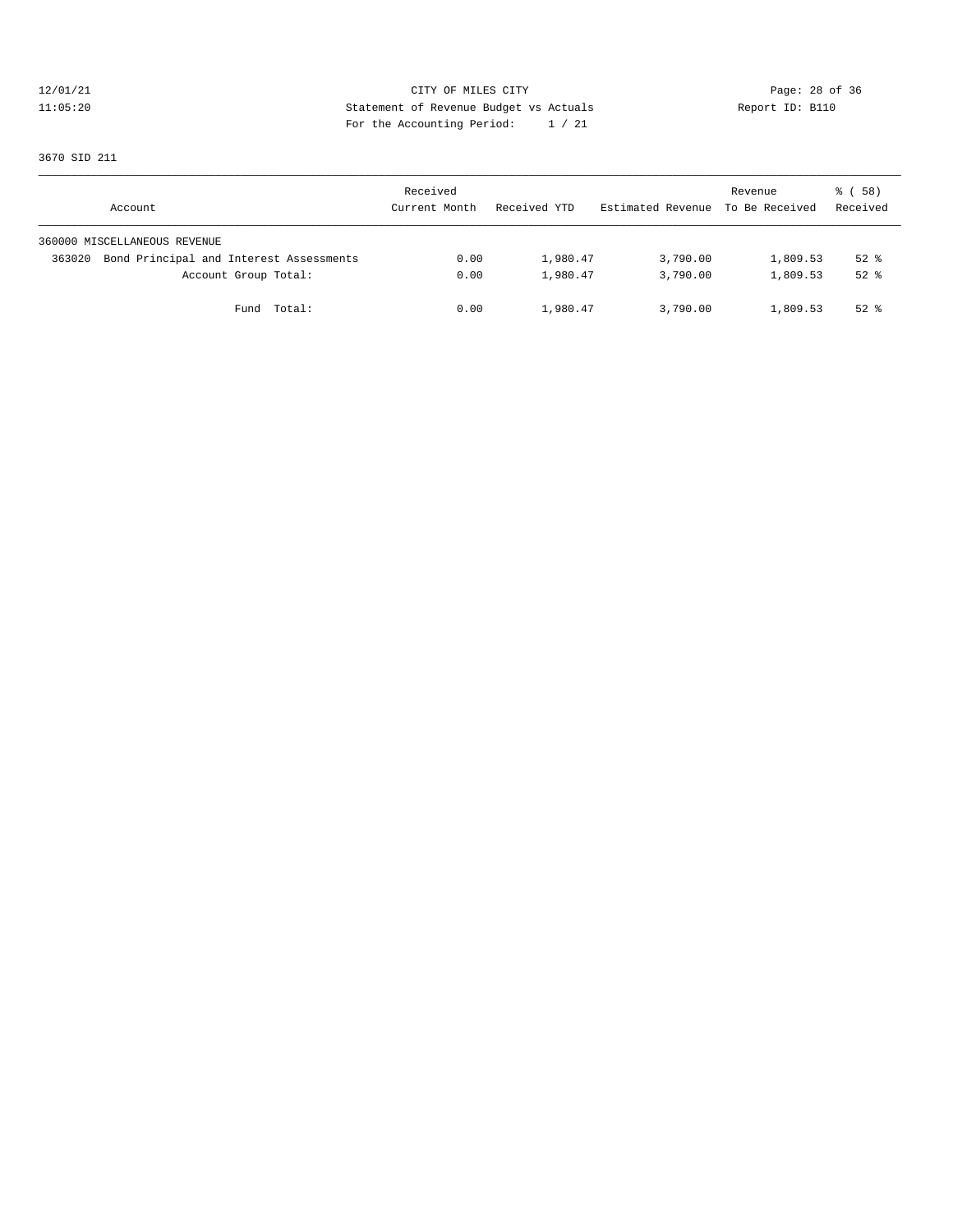#### 12/01/21 **CITY OF MILES CITY CITY CITY Page: 29 of 36** 11:05:20 Statement of Revenue Budget vs Actuals Report ID: B110 For the Accounting Period: 1 / 21

4000 General Fund Capitol Improvement Fund

| Account                       | Received<br>Current Month | Received YTD | Estimated Revenue To Be Received | Revenue | % (58)<br>Received |
|-------------------------------|---------------------------|--------------|----------------------------------|---------|--------------------|
| 370000 INVESTMENT EARNINGS    |                           |              |                                  |         |                    |
| Investment Earnings<br>371010 | 7.31                      | 39.23        | 900.00                           | 860.77  | 4 %                |
| Account Group Total:          | 7.31                      | 39.23        | 900.00                           | 860.77  | $4 \text{ }$       |
| Fund Total:                   | 7.31                      | 39.23        | 900.00                           | 860.77  | $4\degree$         |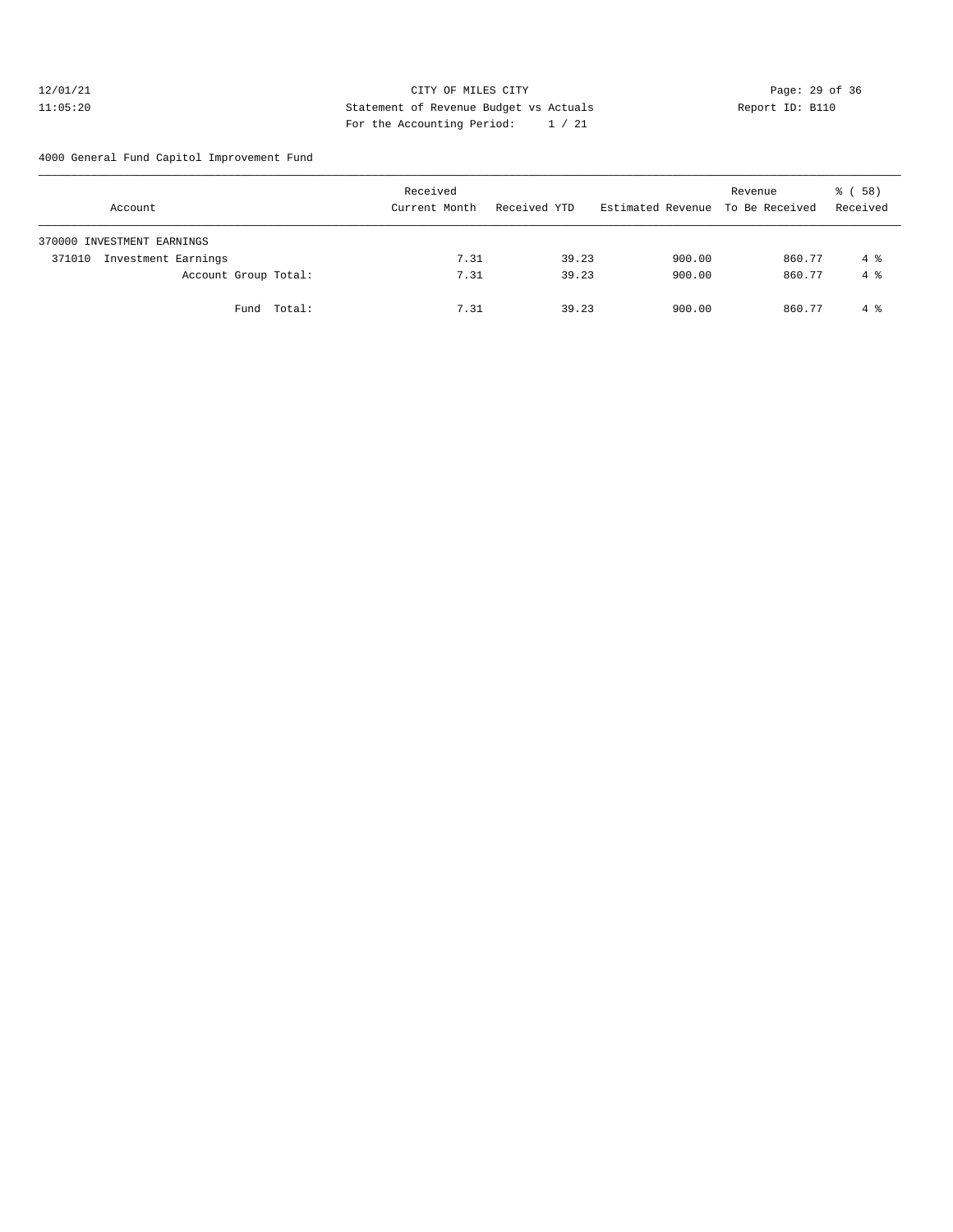#### 12/01/21 Page: 30 of 36 Page: 30 of 36 Page: 30 of 36 Page: 30 of 36 Page: 30 of 36 Page: 30 of 36 Page: 30 of 36 11:05:20 Statement of Revenue Budget vs Actuals Report ID: B110 For the Accounting Period: 1 / 21

4050 Ambulance Capital Improvement Fund

| Account                           | Received<br>Current Month | Received YTD | Estimated Revenue To Be Received | Revenue | 8 ( 58 )<br>Received |
|-----------------------------------|---------------------------|--------------|----------------------------------|---------|----------------------|
| 330000 INTERGOVERNMENTAL REVENUES |                           |              |                                  |         |                      |
| Private Grants<br>337000          | 0.00                      | 0.00         | 350.00                           | 350.00  | 0 %                  |
| Account Group Total:              | 0.00                      | 0.00         | 350.00                           | 350.00  | 0 %                  |
| Fund Total:                       | 0.00                      | 0.00         | 350.00                           | 350.00  | 0 %                  |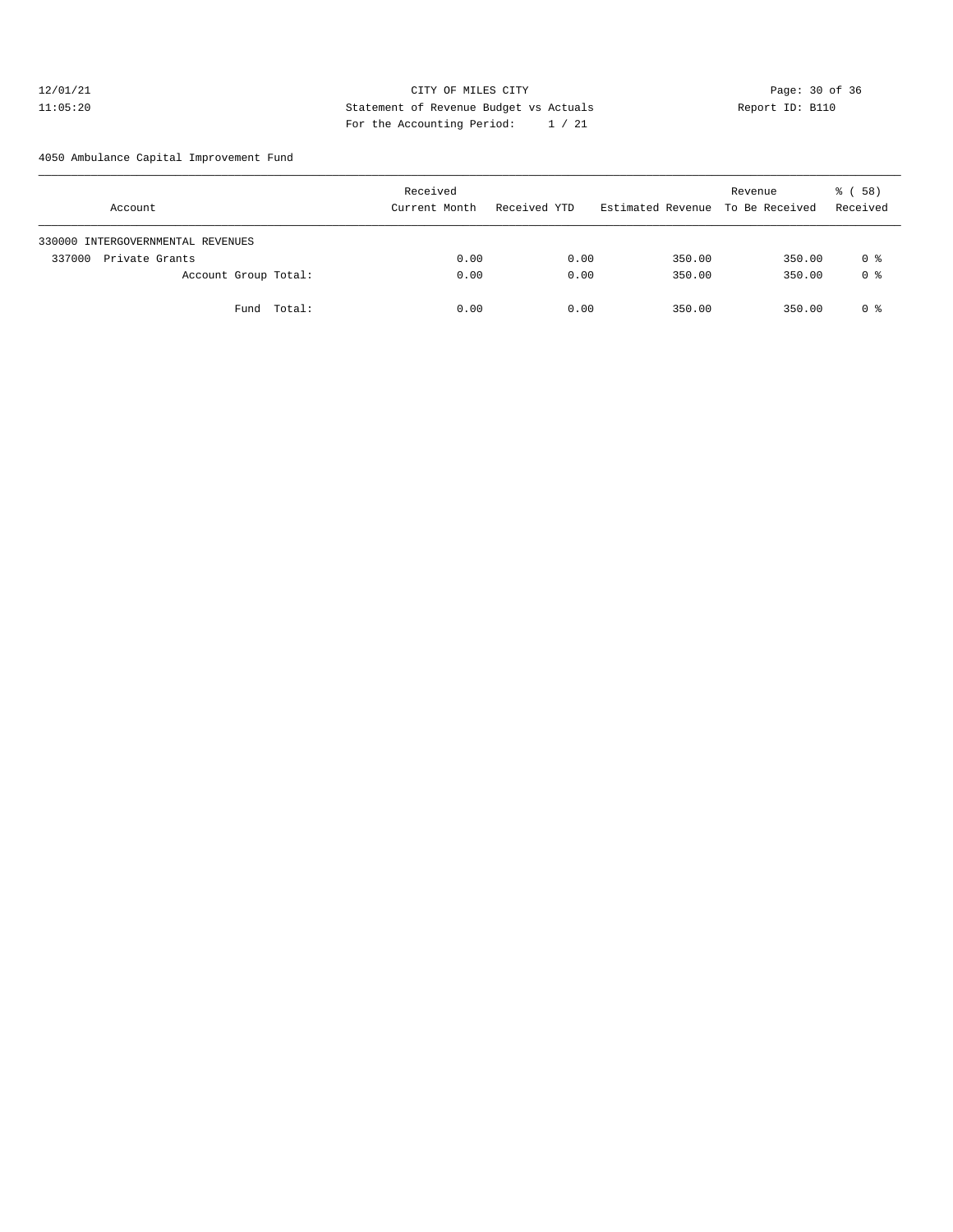# 12/01/21 CITY OF MILES CITY<br>11:05:20 Page: 31 of 36<br>11:05:20 Page: 31 of 36<br>11:05:20 Page: 31 of 36<br>11:05:20 11:05:20 Statement of Revenue Budget vs Actuals Report ID: B110 For the Accounting Period: 1 / 21

4060 CAPITAL IMPROV-PUBLIC WORKS

|        | Account                            | Received<br>Current Month | Received YTD | Estimated Revenue | Revenue<br>To Be Received | % (58)<br>Received |
|--------|------------------------------------|---------------------------|--------------|-------------------|---------------------------|--------------------|
|        | 320000 LICENSES AND PERMITS        |                           |              |                   |                           |                    |
| 323040 | Other Miscellaneous Permits        | 100.00                    | 1,600.00     | 4,200.00          | 2,600.00                  | 38 <sup>8</sup>    |
|        | Account Group Total:               | 100.00                    | 1,600.00     | 4,200.00          | 2,600.00                  | 38 <sup>8</sup>    |
|        | 340000 Charges for Services        |                           |              |                   |                           |                    |
| 343014 | Street Cleaning                    | 0.00                      | 0.00         | 10,800.00         | 10,800.00                 | 0 <sup>8</sup>     |
| 343016 | Prkg Vio/Off Str-Impnd Fees        | 0.00                      | 0.00         | 500.00            | 500.00                    | 0 <sup>8</sup>     |
| 343018 | Sale of Street & Roadway Materials | 0.00                      | 0.00         | 1,000.00          | 1,000.00                  | 0 <sup>8</sup>     |
|        | Account Group Total:               | 0.00                      | 0.00         | 12,300.00         | 12,300.00                 | 0 <sup>8</sup>     |
|        | 370000 INVESTMENT EARNINGS         |                           |              |                   |                           |                    |
| 371010 | Investment Earnings                | 28.86                     | 154.75       | 6,500.00          | 6, 345.25                 | 2 <sup>8</sup>     |
|        | Account Group Total:               | 28.86                     | 154.75       | 6,500.00          | 6,345.25                  | 2 <sup>8</sup>     |
|        | 380000 OTHER FINANCING SOURCES     |                           |              |                   |                           |                    |
| 383000 | Interfund Operating Transfer       | 0.00                      | 0.00         | 75,760.00         | 75,760.00                 | 0 <sup>8</sup>     |
|        | Account Group Total:               | 0.00                      | 0.00         | 75,760.00         | 75,760.00                 | 0 <sup>8</sup>     |
|        | Fund Total:                        | 128.86                    | 1,754.75     | 98,760.00         | 97,005.25                 | 2 <sup>8</sup>     |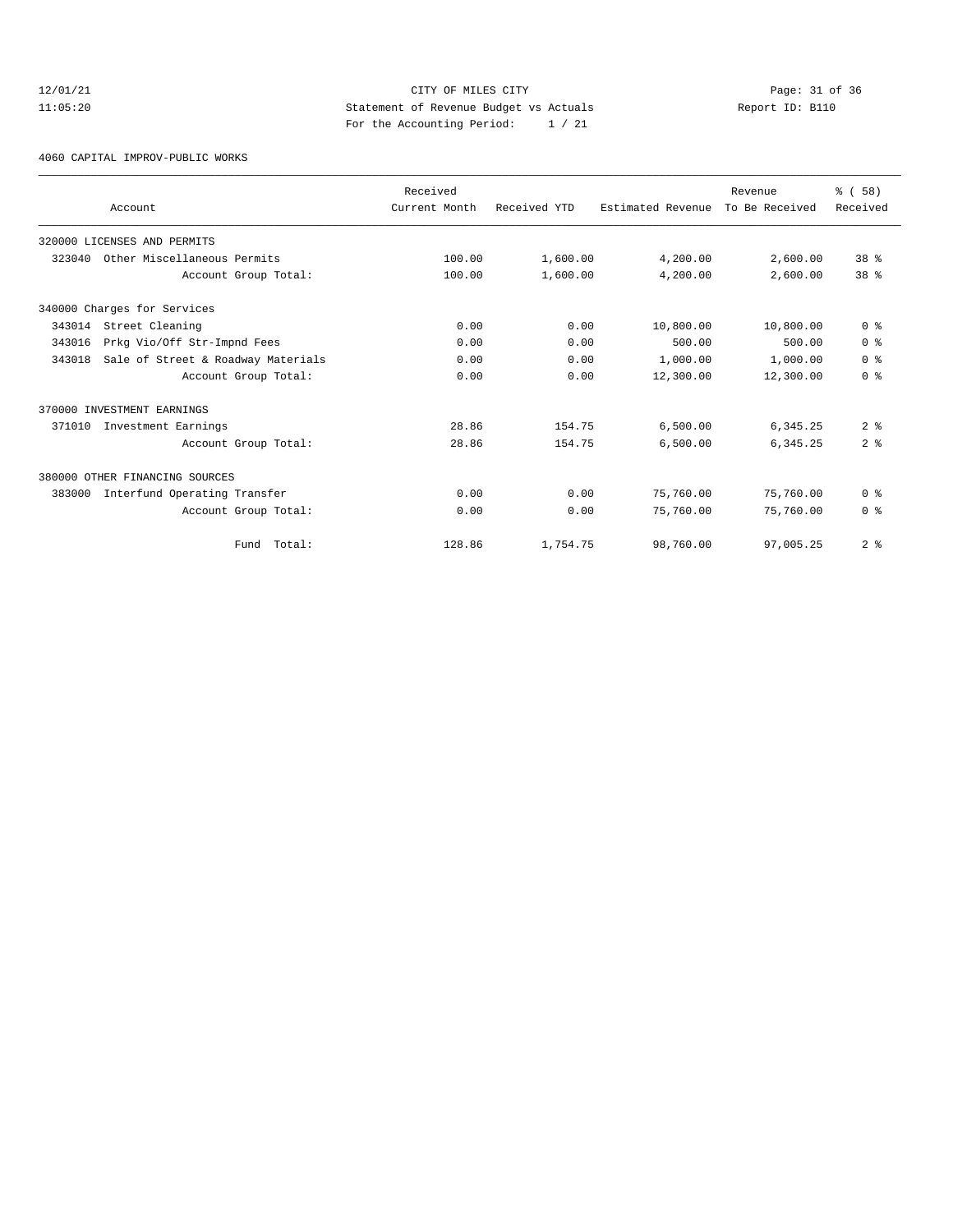# 12/01/21 CITY OF MILES CITY<br>11:05:20 Page: 32 of 36<br>11:05:20 Page: 32 of 36<br>11:05:20 11:05:20 Statement of Revenue Budget vs Actuals Report ID: B110 For the Accounting Period: 1 / 21

#### 5210 WATER UTILITY

|        |                                     | Received      |              |                   | Revenue        | 8 ( 58 )     |
|--------|-------------------------------------|---------------|--------------|-------------------|----------------|--------------|
|        | Account                             | Current Month | Received YTD | Estimated Revenue | To Be Received | Received     |
|        | 330000 INTERGOVERNMENTAL REVENUES   |               |              |                   |                |              |
| 331990 | Federal Stimulus                    | 0.00          | 3,051.65     | 0.00              | $-3,051.65$    | $***$ $=$    |
| 334120 | TSEP Grant                          | 0.00          | 528,771.92   | 750,000.00        | 221, 228.08    | $71*$        |
|        | Account Group Total:                | 0.00          | 531,823.57   | 750,000.00        | 218, 176. 43   | $71*$        |
|        | 340000 Charges for Services         |               |              |                   |                |              |
|        | 343021 Metered Water Sales          | 140, 155.58   | 1,357,926.56 | 2,028,780.00      | 670,853.44     | $67*$        |
| 343022 | Unmetered Water Sales/Chrgoffs      | 20.95         | 73.34        | 750.00            | 676.66         | $10*$        |
| 343023 | Bulk Water Sales                    | 553.04        | 2,722.63     | 10,000.00         | 7,277.37       | $27*$        |
| 343024 | Sales of Water Materials & Supplies | 0.00          | 284.00       | 0.00              | $-284.00$      | $***$ %      |
| 343025 | Hookup Fee                          | 0.00          | 1,975.00     | 2,500.00          | 525.00         | 79 %         |
| 343026 | Water Install/Tap Chrgs/Labor       | 0.00          | 3, 114.43    | 5,000.00          | 1,885.57       | $62*$        |
| 343027 | Chg for Wtr Dept. Serv              | 8,296.90      | 16,729.63    | 20,000.00         | 3,270.37       | $84*$        |
| 343029 | Curb Stop Replacement Fee           | 3,580.00      | 25,390.00    | 43,000.00         | 17,610.00      | $59*$        |
|        | Account Group Total:                | 152,606.47    | 1,408,215.59 | 2,110,030.00      | 701,814.41     | $67*$        |
|        | 360000 MISCELLANEOUS REVENUE        |               |              |                   |                |              |
|        | 362020 MISC REVENUE                 | 0.00          | 2,175.33     | 0.00              | $-2, 175.33$   | $***$<br>- 옹 |
|        | Account Group Total:                | 0.00          | 2,175.33     | 0.00              | $-2, 175.33$   | $***$ $=$    |
|        | 370000 INVESTMENT EARNINGS          |               |              |                   |                |              |
|        | 371010 Investment Earnings          | 852.97        | 5,138.66     | 45,000.00         | 39,861.34      | $11*$        |
|        | Account Group Total:                | 852.97        | 5,138.66     | 45,000.00         | 39,861.34      | $11*$        |
|        | 380000 OTHER FINANCING SOURCES      |               |              |                   |                |              |
|        | 383000 Interfund Operating Transfer | 0.00          | 100,000.00   | 100,000.00        | 0.00           | $100*$       |
|        | Account Group Total:                | 0.00          | 100,000.00   | 100,000.00        | 0.00           | $100*$       |
|        | Fund Total:                         | 153, 459.44   | 2,047,353.15 | 3,005,030.00      | 957,676.85     | 68 %         |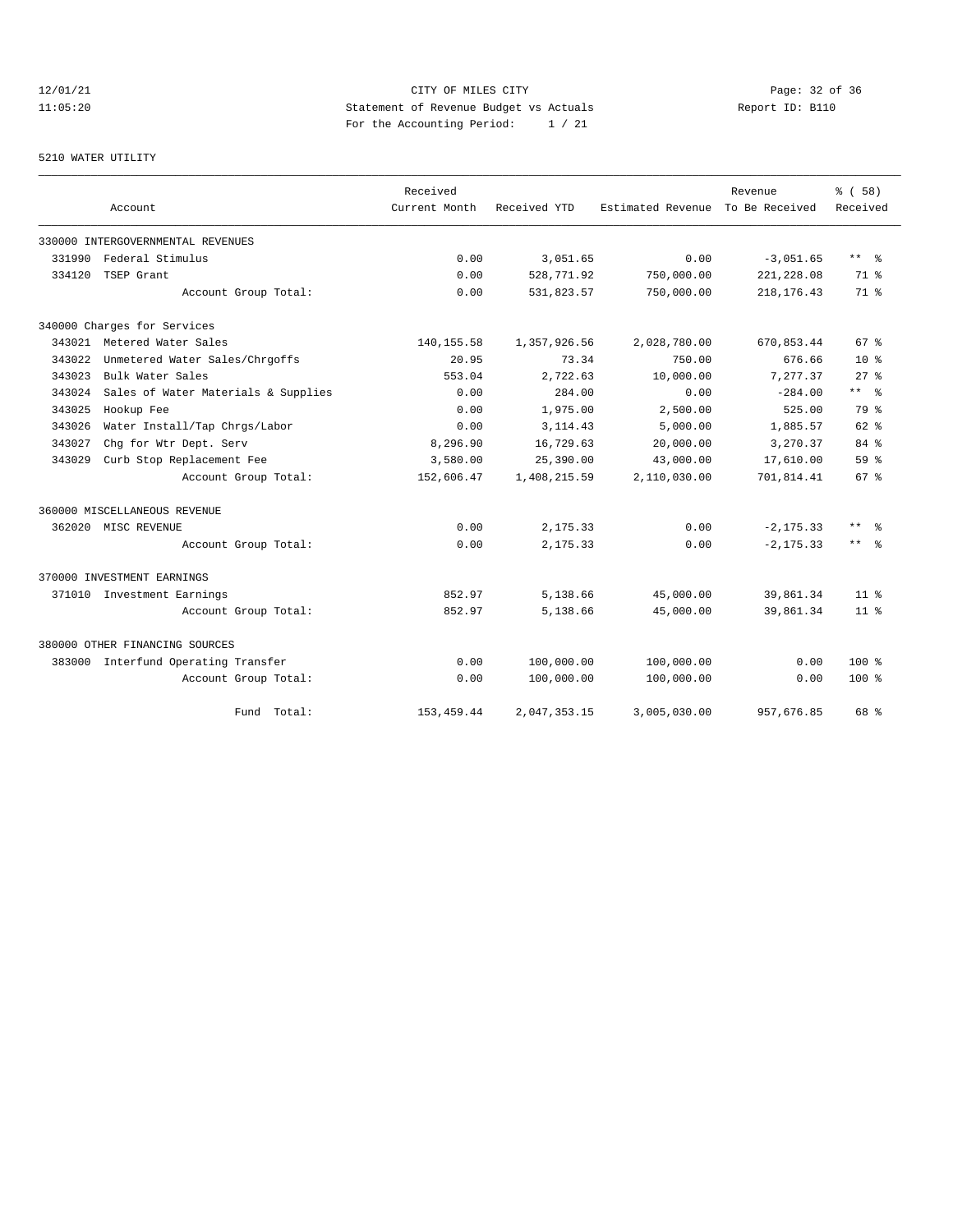# $\textrm{CITY OF MLES CITY} \begin{tabular}{lcccccc} \multicolumn{2}{c|}{\textbf{CITY}} & \multicolumn{2}{c|}{\textbf{CITY}} & \multicolumn{2}{c|}{\textbf{Page: 33 of 36}} \\ \multicolumn{2}{c|}{\textbf{Statement of Revenue Budget vs Actuals}} & \multicolumn{2}{c|}{\textbf{Frequency: 33 of 36}} \\ \multicolumn{2}{c|}{\textbf{Method:} & \multicolumn{2}{c|}{\textbf{Method:} & \multicolumn{2}{c|}{\textbf{Method:} & \multicolumn{2}{c|}{\textbf{Method:} & \multicolumn{2}{c|}{\textbf{Method:$ 11:05:20 Statement of Revenue Budget vs Actuals Report ID: B110 For the Accounting Period: 1 / 21

#### 5310 SEWER UTILITY

|        |                                     | Received      |                |                   | Revenue        | % (58)          |
|--------|-------------------------------------|---------------|----------------|-------------------|----------------|-----------------|
|        | Account                             | Current Month | Received YTD   | Estimated Revenue | To Be Received | Received        |
|        | 330000 INTERGOVERNMENTAL REVENUES   |               |                |                   |                |                 |
| 331990 | Federal Stimulus                    | 0.00          | 3,051.65       | 0.00              | $-3,051.65$    | $***$ $%$       |
|        | Account Group Total:                | 0.00          | 3,051.65       | 0.00              | $-3.051.65$    | $***$ $%$       |
|        | 340000 Charges for Services         |               |                |                   |                |                 |
| 341075 | Serv/Cnty-Interlocal Agmt           | 0.00          | 0.00           | 1,500.00          | 1,500.00       | 0 <sup>8</sup>  |
| 343031 | Sewer Service Charges               | 169,078.78    | 1,199,196.82   | 2,020,810.00      | 821, 613.18    | 59 <sup>8</sup> |
| 343032 | Sewer Installation Charges/Chrgoffs | 20.95         | 73.34          | 1,000.00          | 926.66         | 7 %             |
| 343033 | Hookup Fee                          | 0.00          | 240.00         | 1,000.00          | 760.00         | $24$ $%$        |
| 343034 | Treatment Facilities Fees           | 475.00        | 4,755.00       | 2,000.00          | $-2,755.00$    | $238$ %         |
| 343036 | Miscellaneous Sewer Revenue (Labor) | 0.00          | 3,670.30       | 15,000.00         | 11,329.70      | $24$ $%$        |
| 343037 | Baker Road Etc.                     | 1,191.33      | 8,203.29       | 12,000.00         | 3,796.71       | 68 %            |
|        | Account Group Total:                | 170,766.06    | 1, 216, 138.75 | 2,053,310.00      | 837, 171.25    | 59 %            |
|        | 360000 MISCELLANEOUS REVENUE        |               |                |                   |                |                 |
| 361010 | Land Rental                         | 0.00          | 2,873.90       | 2,900.00          | 26.10          | 99 <sup>8</sup> |
| 362020 | MISC REVENUE                        | 0.00          | 122.38         | 500.00            | 377.62         | $24$ $%$        |
|        | Account Group Total:                | 0.00          | 2,996.28       | 3,400.00          | 403.72         | 88 %            |
|        | 370000 INVESTMENT EARNINGS          |               |                |                   |                |                 |
| 371010 | Investment Earnings                 | 643.28        | 3, 253. 71     | 35,000.00         | 31,746.29      | 9 <sup>8</sup>  |
|        | Account Group Total:                | 643.28        | 3, 253. 71     | 35,000.00         | 31,746.29      | 9 <sup>8</sup>  |
|        | Fund Total:                         | 171,409.34    | 1,225,440.39   | 2,091,710.00      | 866, 269.61    | 59 %            |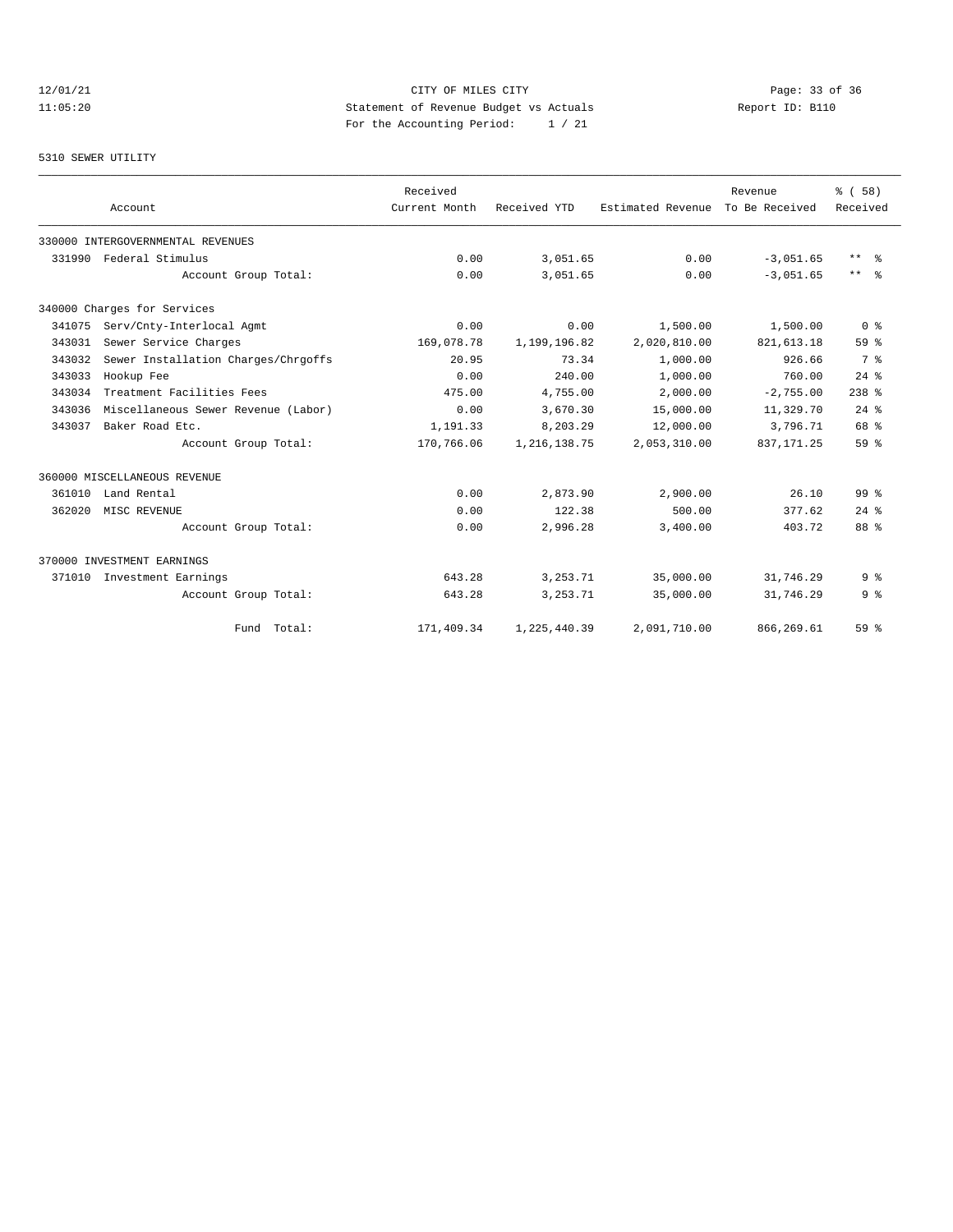# 12/01/21 Page: 34 of 36 11:05:20 Statement of Revenue Budget vs Actuals Report ID: B110 For the Accounting Period: 1 / 21

#### 5510 AMBULANCE FUND

|              |                                        | Received      |              |                   | Revenue        | % ( 58 )            |
|--------------|----------------------------------------|---------------|--------------|-------------------|----------------|---------------------|
|              | Account                                | Current Month | Received YTD | Estimated Revenue | To Be Received | Received            |
| 310000 TAXES |                                        |               |              |                   |                |                     |
| 311010       | Real Property Taxes                    | 68.08         | 5,463.70     | 9,281.00          | 3,817.30       | 59 <sup>8</sup>     |
| 311020       | Personal Property Taxes                | 0.14          | 22.90        | 210.00            | 187.10         | 11 <sup>8</sup>     |
| 312000       | Penalty & Interest on Delinquent Taxes | 0.92          | 11.73        | 10.00             | $-1.73$        | $117*$              |
|              | Account Group Total:                   | 69.14         | 5,498.33     | 9,501.00          | 4,002.67       | $58*$               |
|              | 330000 INTERGOVERNMENTAL REVENUES      |               |              |                   |                |                     |
| 331040       | Medicaid Supplemental Program-State    | 0.00          | 36, 281.74   | 12,500.00         | $-23,781.74$   | $290$ %             |
| 331113       | FEMA -Projects                         | 0.00          | 0.00         | 50,000.00         | 50,000.00      | 0 <sup>8</sup>      |
| 331990       | Federal Stimulus                       | 0.00          | 208,168.46   | 0.00              | $-208, 168.46$ | $***$ $=$           |
| 331993       | COVID-19 Federal Stimulus              | 0.00          | 11,051.17    | 0.00              | $-11,051.17$   | $***$ $=$           |
| 334993       | COVID-19 State Stimulus                | 0.00          | 0.00         | 11,052.00         | 11,052.00      | 0 <sup>8</sup>      |
|              | Account Group Total:                   | 0.00          | 255,501.37   | 73,552.00         | $-181,949.37$  | $347$ $%$           |
|              | 340000 Charges for Services            |               |              |                   |                |                     |
| 341075       | Serv/Cnty-Interlocal Agmt              | 0.00          | 0.00         | 55,187.00         | 55,187.00      | 0 <sup>8</sup>      |
| 342026       | Ambulance Charges                      | 96,184.60     | 628, 423. 23 | 1,333,694.00      | 705, 270.77    | $47*$               |
| 342027       | Ambulance Standby                      | 0.00          | 3,005.00     | 4,000.00          | 995.00         | $75*$               |
|              | Account Group Total:                   | 96,184.60     | 631, 428.23  | 1,392,881.00      | 761, 452. 77   | $45*$               |
|              | 360000 MISCELLANEOUS REVENUE           |               |              |                   |                |                     |
| 362020       | MISC REVENUE                           | 0.00          | 1,023.79     | 500.00            | $-523.79$      | $205$ %             |
| 366010       | Misc- From Charge off Accts            | 155.51        | 18,455.50    | 5,000.00          | $-13, 455.50$  | $369$ $%$           |
| 367000       | Sale of Junk or Salvage                | 0.00          | 0.00         | 500.00            | 500.00         | ი ჵ                 |
|              | Account Group Total:                   | 155.51        | 19,479.29    | 6,000.00          | $-13, 479.29$  | $325$ $%$           |
|              | 370000 INVESTMENT EARNINGS             |               |              |                   |                |                     |
|              | 371010 Investment Earnings             | 2.74          | 50.68        | 0.00              | $-50.68$       | $***$<br>- 왕        |
|              | Account Group Total:                   | 2.74          | 50.68        | 0.00              | $-50.68$       | $\star\star$<br>ം ക |
|              | Fund Total:                            | 96, 411.99    | 911, 957.90  | 1,481,934.00      | 569,976.10     | $62*$               |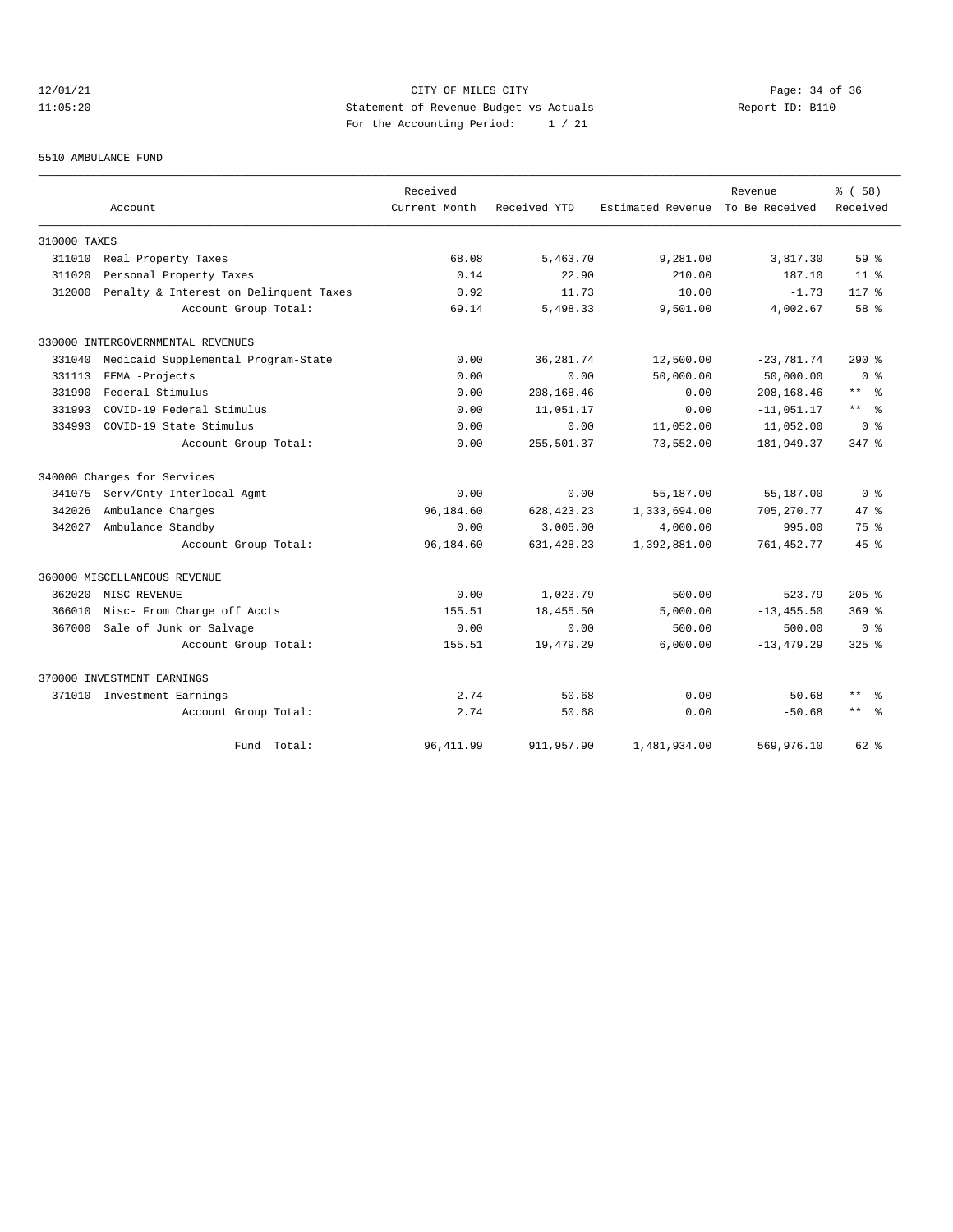# 12/01/21 CITY OF MILES CITY<br>11:05:20 Page: 35 of 36<br>11:05:20 Statement of Revenue Budget vs Actuals<br>12:05:20 11:05:20 Statement of Revenue Budget vs Actuals Report ID: B110 For the Accounting Period: 1 / 21

#### 5610 AIRPORT OPERATING

|              |                                        | Received      |              |                                  | Revenue        | % ( 58 )        |
|--------------|----------------------------------------|---------------|--------------|----------------------------------|----------------|-----------------|
|              | Account                                | Current Month | Received YTD | Estimated Revenue To Be Received |                | Received        |
| 310000 TAXES |                                        |               |              |                                  |                |                 |
| 311010       | Real Property Taxes                    | 102.13        | 8,196.84     | 13,922.00                        | 5,725.16       | $59*$           |
| 311020       | Personal Property Taxes                | 0.20          | 34.35        | 316.00                           | 281.65         | 11 <sup>8</sup> |
| 312000       | Penalty & Interest on Delinquent Taxes | 1.40          | 17.63        | 40.00                            | 22.37          | 44 %            |
|              | Account Group Total:                   | 103.73        | 8,248.82     | 14,278.00                        | 6,029.18       | 58 %            |
|              | 330000 INTERGOVERNMENTAL REVENUES      |               |              |                                  |                |                 |
|              | 331126 AIP 018-2019                    | 0.00          | 139,201.99   | 197,910.00                       | 58,708.01      | 70 %            |
| 331993       | COVID-19 Federal Stimulus              | 0.00          | 30,000.00    | 30,000.00                        | 0.00           | $100*$          |
| 334060       | Coal Board Grant                       | 0.00          | 19,433.96    | 35,400.00                        | 15,966.04      | 55 <sup>8</sup> |
|              | Account Group Total:                   | 0.00          | 188,635.95   | 263,310.00                       | 74,674.05      | $72*$           |
|              | 340000 Charges for Services            |               |              |                                  |                |                 |
| 341075       | Serv/Cnty-Interlocal Agmt              | 0.00          | 0.00         | 30,000.00                        | 30,000.00      | 0 <sup>8</sup>  |
| 343018       | Sale of Street & Roadway Materials     | 1,368.00      | 2,432.00     | 1,000.00                         | $-1,432.00$    | $243$ %         |
| 343061       | Landing Fees                           | 183.75        | 1,378.65     | 2,000.00                         | 621.35         | 69 %            |
| 343062       | Aviation Fuel                          | 15,658.40     | 410,930.45   | 300,000.00                       | $-110,930.45$  | $137*$          |
| 343064       | Hangar Rent                            | 7,592.95      | 52,004.19    | 59,000.00                        | 6,995.81       | 88 %            |
| 343065       | Building Rentals                       | 1,209.76      | 10,580.32    | 14,000.00                        | 3,419.68       | 76 %            |
| 343067       | Other - Miscellaneous                  | 22.00         | 49, 321. 71  | 500.00                           | $-48,821.71$   | $***$ %         |
| 343069       | Ag Contract                            | 0.00          | 11,000.00    | 11,000.00                        | 0.00           | 100 %           |
|              | Account Group Total:                   | 26,034.86     | 537,647.32   | 417,500.00                       | $-120, 147.32$ | $129$ %         |
|              | 360000 MISCELLANEOUS REVENUE           |               |              |                                  |                |                 |
| 361010       | Land Rental                            | 2,137.58      | 10,941.25    | 20,000.00                        | 9,058.75       | 55 <sup>8</sup> |
| 362020       | MISC REVENUE                           | 40.15         | 175.17       | 350.00                           | 174.83         | $50*$           |
|              | Account Group Total:                   | 2,177.73      | 11, 116.42   | 20,350.00                        | 9,233.58       | $55$ $%$        |
|              | 370000 INVESTMENT EARNINGS             |               |              |                                  |                |                 |
|              | 371010 Investment Earnings             | 67.97         | 366.46       | 2,000.00                         | 1,633.54       | 18 <sup>8</sup> |
|              | Account Group Total:                   | 67.97         | 366.46       | 2,000.00                         | 1,633.54       | 18 <sup>8</sup> |
|              | 380000 OTHER FINANCING SOURCES         |               |              |                                  |                |                 |
|              | 381071 MT Aero Loan Hanger 8 Door      | 0.00          | 15,000.00    | 15,000.00                        | 0.00           | $100*$          |
|              | Account Group Total:                   | 0.00          | 15,000.00    | 15,000.00                        | 0.00           | $100*$          |
|              | Fund Total:                            | 28,384.29     | 761,014.97   | 732,438.00                       | $-28,576.97$   | $104$ %         |